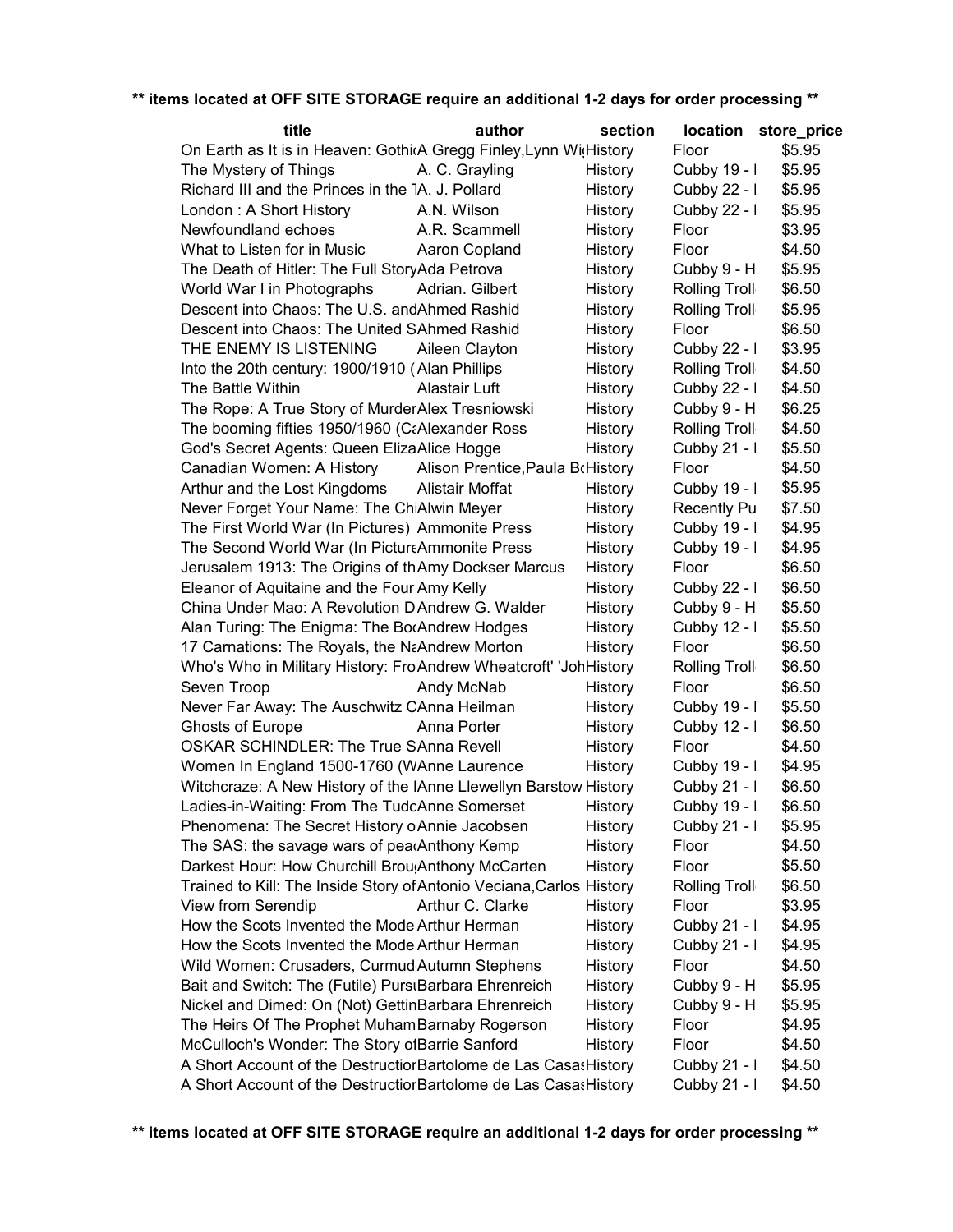| The First Casualty                                                   | <b>Ben Elton</b>                | History | Floor                | \$3.95 |
|----------------------------------------------------------------------|---------------------------------|---------|----------------------|--------|
| Agent Zigzag: A True Story of NazBen Macintyre                       |                                 | History | Floor                | \$5.50 |
| Rogue Heroes: The History of the Ben Macintyre                       |                                 | History | Cubby 19 - I         | \$6.50 |
| No Time to Wave Goodbye                                              | <b>Ben Wicks</b>                | History | Floor                | \$6.50 |
| The Sistine Secrets: MichelangeloBenjamin Blech, Roy DolHistory      |                                 |         | Cubby 21 - I         | \$6.50 |
| The Refugee: Narratives of FugitivBenjamin Drew                      |                                 | History | Cubby 19 - I         | \$4.95 |
| Modern sea power                                                     | <b>Bernard Brett</b>            | History | Floor                | \$4.50 |
| Unknown Terrain: The Landscape Beth Venn, Andrew Wye History         |                                 |         | <b>Rolling Troll</b> | \$5.95 |
| The Fountain of Age                                                  | <b>Betty Friedan</b>            | History | Floor                | \$6.25 |
| The Second Stage                                                     | <b>Betty Friedan</b>            | History | Floor                | \$5.50 |
| How Hitler Could Have Won Work Bevin Alexander                       |                                 | History | Cubby 19 - I         | \$4.95 |
| Bound by Honor: A Mafioso's Stor Bill Bonanno                        |                                 | History | Cubby 12 - I         | \$6.50 |
| At Home: A Short History of PrivatBill Bryson                        |                                 | History | Cubby 22 - I         | \$6.50 |
| At Home: A Short History of PrivatBill Bryson                        |                                 | History | Cubby 9 - H          | \$6.50 |
| One Summer: America, 1927                                            | <b>Bill Bryson</b>              | History | Floor                | \$6.50 |
| The Mother Tongue - English And Bill Bryson                          |                                 | History | Cubby 22 - I         | \$4.95 |
| Faster Than Sound: The Story of 'Bill Gunston                        |                                 | History | Cubby 19 - I         | \$6.95 |
| Killing Patton: The Strange Death Bill O'Reilly, Martin Duga History |                                 |         | Rolling Troll        | \$6.50 |
| Killing the Rising Sun: How AmericBill O'Reilly, Martin Duga History |                                 |         | Cubby 12 - I         | \$6.50 |
| History's Greatest Mysteries: And Bill Price                         |                                 | History | Cubby 12 - I         | \$5.50 |
| The Waffen SS in the West (HitlerBob Carruthers                      |                                 | History | Cubby 12 - I         | \$5.25 |
| Mortal Error: The Shot That Killed Bonar Menninger                   |                                 | History | Cubby 12 - I         | \$5.50 |
| History Decoded: The 10 GreatestBrad Meltzer, Keith FerreHistory     |                                 |         | Cubby 21 - I         | \$6.50 |
| War On Our Doorstep: The UnkncBrendan Coyle                          |                                 | History | Cubby 9 - H          | \$4.50 |
| Holy Old Whistlin' Yarns About AlcBrent A. Connelly                  |                                 | History | Cubby 12 - I         | \$5.95 |
| The Illustrated History of the Vietn Brian Beckett                   |                                 | History | Floor                | \$5.95 |
| In Flanders Fields                                                   | <b>Brian Busby</b>              | History | Spinner Rac          | \$4.95 |
| Ladies of the Grand Tour: British VBrian Dolan                       |                                 | History | Cubby 19 - I         | \$6.50 |
| Lincoln's Greatest Case: The RiveBrian McGinty                       |                                 | History | Floor                | \$5.50 |
| A Battle from the Start: The Life of Brian Steel Wills               |                                 | History | Cubby 21 - I         | \$6.50 |
| Hoax: Donald Trump, Fox News, aBrian Stelter                         |                                 | History | Cubby 9 - H          | \$5.50 |
| Rescue at Los Basmos: The Most I Bruce Henderson                     |                                 | History | Floor                | \$6.50 |
| Sons and Soldiers: The Untold StcBruce Henderson                     |                                 | History | Floor                | \$4.95 |
| Bruce McCall's Zany Afternoons Bruce McCall                          |                                 | History | Floor                | \$5.25 |
| Canadian Forces <b>Canadian</b>                                      | <b>Bruce Montague</b>           | History | Cubby 12 - I         | \$4.50 |
| Public Enemies: America's GreateBryan Burrough                       |                                 | History | Standing Ra          | \$5.95 |
| The Encyclopaedia of Celtic Wisd Caitlin Matthews, John MHistory     |                                 |         | Cubby 19 - I         | \$5.50 |
| The Lessons of Terror: A History cCaleb Carr                         |                                 | History | Floor                | \$5.25 |
| The World of Marcel Duchamp, 18 Calvin Tomkins                       |                                 | History | Floor                | \$4.95 |
| All Necessary Measures                                               | <b>Cameron Spence</b>           | History | Floor                | \$4.25 |
| Sabre Squadron                                                       | <b>Cameron Spence</b>           | History | Cubby 22 - I         | \$3.50 |
| Free Women, Free Men: Sex, GerCamille Paglia                         |                                 | History | Floor                | \$6.50 |
| Canada's Great War Album                                             | Canada's National Histo History |         | Cubby 21 - I         | \$5.95 |
| The River of Doubt: Theodore RocCandice Millard                      |                                 | History | Cubby 12 - I         | \$5.50 |
| Andrew Jackson: A Captivating GtCaptivating History                  |                                 | History | Cubby 9 - H          | \$4.50 |
| Annie Oakley: A Captivating Guid (Captivating History                |                                 | History | Cubby 9 - H          | \$4.50 |
| Leonardo Da Vinci                                                    | Carlo Pedretti                  | History | Cubby 9 - H          | \$6.50 |
| The Lion, the Fox and the Eagle Carol Off                            |                                 | History | Cubby 21 - I         | \$6.50 |
| Village of Secrets: Defying the Na:Caroline Moorehead                |                                 | History | Cubby 21 - I         | \$5.50 |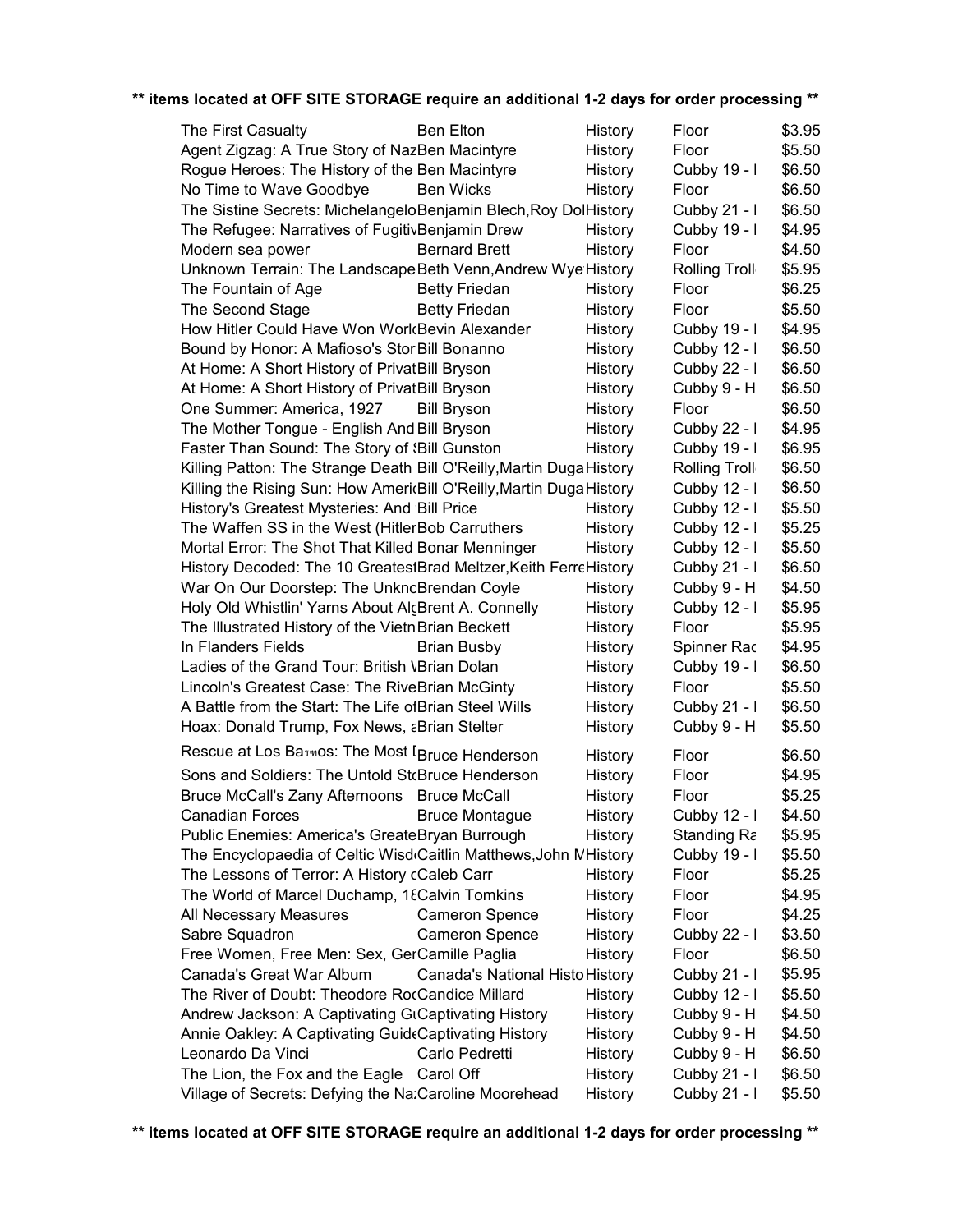| Sailing ships (Golden highlights libCedric Rogers                                                                            |                                  | History | Rolling Troll        | \$4.95 |
|------------------------------------------------------------------------------------------------------------------------------|----------------------------------|---------|----------------------|--------|
| <b>Traditions of the Navy</b>                                                                                                | Cedric W. Windas                 | History | Cubby 12 - I         | \$4.50 |
| 2194 days of war: An illustrated crCesare Salmaggi                                                                           |                                  | History | Cubby 22 - I         | \$6.95 |
| The Cost of Courage                                                                                                          | <b>Charles Kaiser</b>            | History | Floor                | \$6.50 |
| Leonardo da Vinci: Flights of the NCharles Nicholl                                                                           |                                  | History | Cubby 22 - I         | \$4.95 |
| Aztec & Maya: The Complete Illus Charles Phillips                                                                            |                                  | History | Floor                | \$5.95 |
| Robert Morris: Financier of the An Charles Rappleye                                                                          |                                  | History | Cubby 9 - H          | \$5.95 |
| Diplomatic Passport: More UndiploCharles Ritchie                                                                             |                                  | History | Cubby 21 - I         | \$4.95 |
| Storm Signals: More UndiplomaticCharles Ritchie                                                                              |                                  | History | Cubby 21 - I         | \$4.95 |
| The Siren Years: A Canadian Dipl Charles Ritchie                                                                             |                                  | History | Cubby 21 - I         | \$4.95 |
| The Spencer Family                                                                                                           | <b>CHARLES SPENCER</b>           | History | Cubby 19 - I         | \$4.95 |
| Weird and Tragic Shores: The StoChauncy C. Loomis                                                                            |                                  | History | Cubby 21 - I         | \$4.95 |
| Hurricane Messerschmitt                                                                                                      | Chaz Bowyer, Armand V History    |         | Out Front            | \$6.95 |
| Great Canadian Love Stories: RorCheryl MacDonald                                                                             |                                  | History | Cubby 19 - I         | \$4.50 |
| <b>Fighting vehicles</b>                                                                                                     | Chris Ellis, Peter Chamb History |         | Floor                | \$2.25 |
| Extreme Risk: A Life Fighting the IChris Hunter                                                                              |                                  | History | Floor                | \$4.95 |
| American Sniper: Memorial EditiorChris Kyle                                                                                  |                                  | History | Cubby 19 - I         | \$6.95 |
| American Sniper: The Autobiograr Chris Kyle, Scott McEwe History                                                             |                                  |         | Cubby 19 - I         | \$6.95 |
| The Encyclopedia of Ships: The HChris Marshall                                                                               |                                  | History | Cubby 21 - I         | \$5.95 |
| The Encyclopedia of Ships: The HChris Marshall                                                                               |                                  | History | Cubby 22 - I         | \$5.95 |
| The World's Worst Military DisasteCHRIS MCNAB                                                                                |                                  | History | Cubby 21 - I         | \$4.95 |
| <b>Cousins And Strangers</b>                                                                                                 | <b>Chris Patten</b>              | History | Floor                | \$6.50 |
| Fifteen Days: Stories of Bravery, FChristie Blatchford                                                                       |                                  | History | Standing Ra          | \$5.50 |
|                                                                                                                              |                                  |         | Floor                | \$4.95 |
| Fifteen Days: Stories of Bravery, FChristie Blatchford<br>A Brief History of the Middle East: Christopher Catherwood History |                                  | History | Cubby 21 - I         | \$4.50 |
| Op JB                                                                                                                        | <b>Christopher Creighton</b>     | History | Floor                | \$3.95 |
|                                                                                                                              |                                  |         |                      |        |
| Unbuttoned: A History of Mackenz Christopher Dummitt                                                                         |                                  | History | Floor                | \$6.95 |
| The Hiram Key: Pharaohs, Freem:Christopher Knight, RobeHistory                                                               |                                  |         | Cubby 21 - I         | \$6.50 |
| Nelson and Napoleon: The Long FChristopher Lee                                                                               |                                  | History | Cubby 21 - I         | \$4.95 |
| The Queen's Pictures: Old Master Christopher Lloyd                                                                           |                                  | History | Cubby 22 - I         | \$4.95 |
| The History of Canada Series: ThrChristopher Moore                                                                           |                                  | History | Floor                | \$5.50 |
| SEAL Target Geronimo: The Insid Chuck Pfarrer                                                                                |                                  | History | Floor                | \$5.95 |
| Tales of the Rails, Volume IV: TheClayton D. Cook                                                                            |                                  | History | Floor                | \$4.50 |
| Letters from Lilac, 1965-1973                                                                                                | Clem Watkins, George BHistory    |         | Floor                | \$4.50 |
| Cultural Amnesia                                                                                                             | Clive James                      | History | Cubby 22 - I         | \$5.95 |
| <b>Renoirs Portraits</b>                                                                                                     | <b>Colin Bailey</b>              | History | Floor                | \$5.95 |
| Sailing from Byzantium: How a Lo:Colin Wells                                                                                 |                                  | History | Floor                | \$5.95 |
| Secret Well Kept                                                                                                             | Constance Kell                   | History | Floor                | \$6.50 |
| The Real Thing: Truth and Power Constance L. Hays                                                                            |                                  | History | Cubby 9 - H          | \$6.50 |
| Landscapes Of The Civil War: NevConstance Sullivan                                                                           |                                  | History | Out Front            | \$6.95 |
| The Unforgiving Minute: A Soldier'Craig M. Mullaney                                                                          |                                  | History | Floor                | \$5.50 |
| Artillery: The Big Guns Go to War Curt Johnson                                                                               |                                  | History | <b>Rolling Troll</b> | \$6.50 |
| The Public Wealth of Nations: HovD. Detter, S. Fsolster                                                                      |                                  | History | Cubby 21 - I         | \$5.95 |
| Billy Bishop: Canadian Hero                                                                                                  | Dan McCaffery                    | History | Rolling Troll        | \$5.95 |
| The History of Canada Series: De:Dan Snow                                                                                    |                                  | History | Cubby 12 - I         | \$4.95 |
| The Age of Sacred Terror                                                                                                     | Daniel Benjamin, Steven History  |         | Floor                | \$6.50 |
| The Age of Sacred Terror                                                                                                     | Daniel Benjamin, Steven History  |         | Cubby 12 - I         | \$6.50 |
| In enemy hands: Canadian prison Daniel G Dancocks                                                                            |                                  | History | <b>Rolling Troll</b> | \$5.95 |
|                                                                                                                              |                                  |         |                      |        |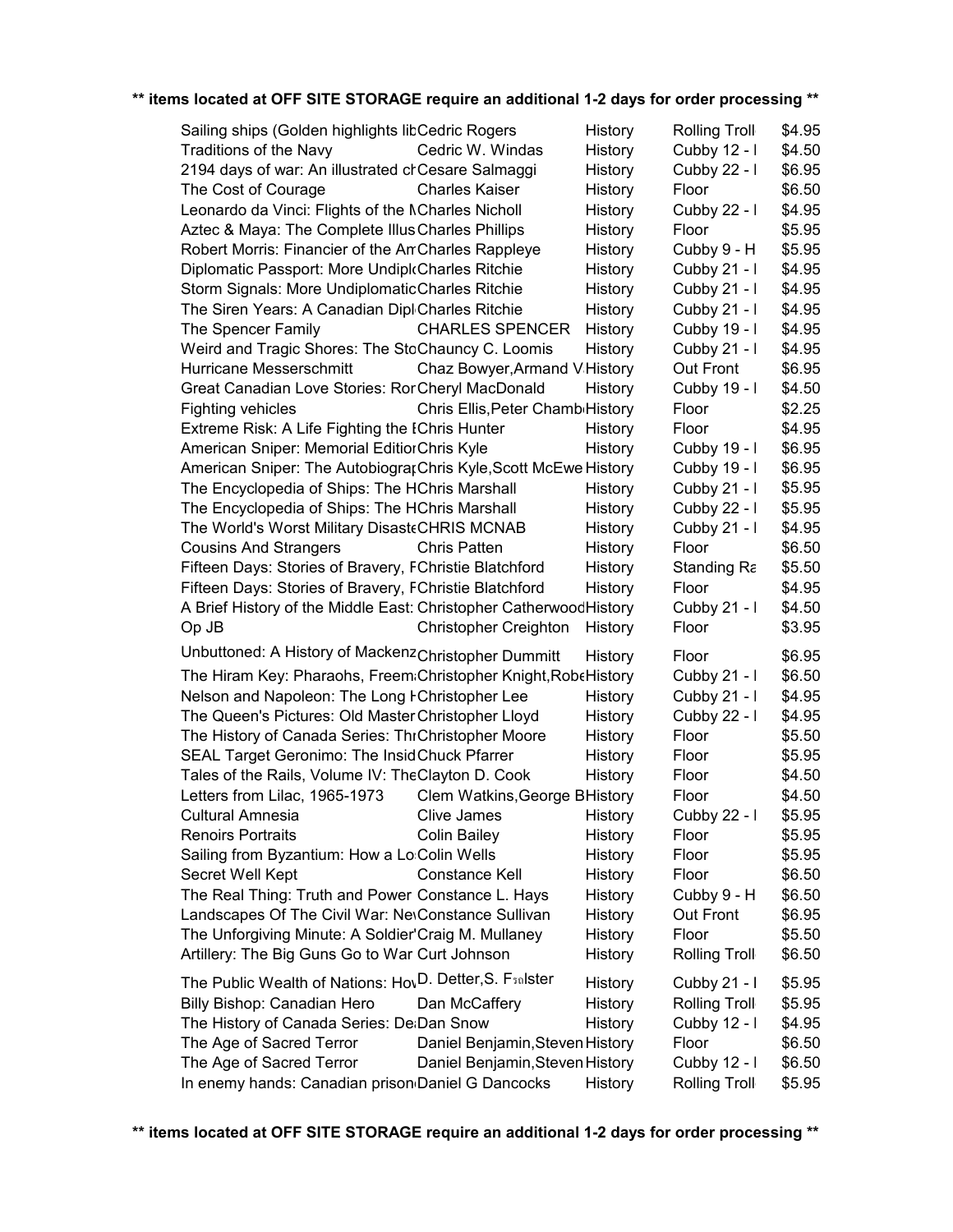| The Creators: A History of Heroes Daniel J. Boorstin                          |                                      | History            | Floor                       | \$6.95 |
|-------------------------------------------------------------------------------|--------------------------------------|--------------------|-----------------------------|--------|
| The Boys in the Boat: Nine AmericDaniel James Brown                           |                                      | History            | Cubby 12 - I                | \$5.95 |
| The Lost: A Search for Six of Six MDaniel Mendelsohn                          |                                      | History            | Floor                       | \$5.95 |
| The Tools of Empire: Technology Daniel R. Headrick                            |                                      | History            | Cubby 22 - I                | \$3.75 |
| Wallenberg Lost Hero                                                          | Danny Smith                          | History            | Cubby 12 - I                | \$4.50 |
| Sarah Charlesworth: A RetrospectDave Hickey, Susan FishHistory                |                                      |                    | Cubby 21 - I                | \$5.95 |
| Atlas of World War II - Over 160 CDavid and Andrew Weis History               |                                      |                    | <b>Rolling Troll</b>        | \$5.95 |
| The ridge                                                                     | David B Clark                        | History            | Floor                       | \$4.95 |
| House to House                                                                | David Bellavia                       | History            | Floor                       | \$6.95 |
| Significant Incident: Canada's ArmDavid Bercuson                              |                                      | History            | Cubby 21 - I                | \$5.95 |
| Passionate Minds: Emilie du Chat David Bodanis                                |                                      | History            | Cubby 12 - I                | \$4.95 |
| World War Two in Photographs David Boyle                                      |                                      | History            | <b>Rolling Troll</b>        | \$6.50 |
| Women Sailors and Sailors' Wom David Cordingly                                |                                      | History            | Cubby 19 - I                | \$6.50 |
| The Great Adventure : How the M <sub>'</sub> David Cruise, Alison GrilHistory |                                      |                    | Cubby 12 - I                | \$4.95 |
| The Encyclopedia of World AircrafDavid Donald                                 |                                      | History            | Out Front                   | \$7.95 |
| The Perfect Weapon: War, SabotaDavid E. Sanger                                |                                      | History            | Floor                       | \$6.50 |
| Arms and Armour of The Medieva David Edge, John Miles I History               |                                      |                    | Cubby 9 - H                 | \$5.95 |
| Arms and Armour of The Medieva David Edge, John Miles I History               |                                      |                    | <b>Rolling Troll</b>        | \$5.95 |
| Thelon: A River Sanctuary                                                     | David F. Pelly                       | History            | Cubby 21 - I                | \$4.50 |
| The Keys to the Temple: Unravel IDavid Furlong                                |                                      | History            | Floor                       | \$6.50 |
| The Timechart History of Aviation David Gibbons, Anthony History              |                                      |                    | Floor                       | \$6.50 |
| Finding Jesus: Faith. Fact. Forger David Gibson, Michael MHistory             |                                      |                    | Standing Ra                 | \$6.50 |
| Death as a Way of Life: Israel TenDavid Grossman                              |                                      | History            | Cubby 19 - I                | \$6.50 |
| Champlain's Dream                                                             | David Hackett Fischer                | History            | Cubby 9 - H                 | \$5.50 |
| Washington's Crossing (Pivotal McDavid Hackett Fischer                        |                                      | History            | Floor                       | \$6.50 |
| Lincoln                                                                       | David Herbert Donald                 | History            | Cubby 9 - H                 | \$5.95 |
| The Dead Hand: The Untold StoryDavid Hoffman                                  |                                      | History            | Cubby 19 - I                | \$4.50 |
| NELSON: THE IMMORTAL MEM(David Howarth                                        |                                      | History            | Cubby 19 - I                | \$6.50 |
| Battle of the Bulge: Hitler's Final CDavid Jordan                             |                                      | History            | <b>Rolling Troll</b>        | \$6.50 |
| All the Fine Young Eagles                                                     | David L. Bashow                      | History            | Cubby 21 - I                | \$4.95 |
| Less Than Human: Why We Dem <sub>'</sub> David Livingstone Smith History      |                                      |                    | Floor                       | \$4.95 |
| A Test of TIME, VOL. II: Legend - David M. Rohl                               |                                      | History            | Cubby 19 - I                | \$6.95 |
|                                                                               | 1776 David McCullough                | History            | Customer re                 | \$5.95 |
| Mornings on Horseback: The Stor David McCullough                              |                                      |                    | Cubby 9 - H                 | \$6.50 |
|                                                                               |                                      | History<br>History | Floor                       | \$5.50 |
| The Greater Journey: Americans i David McCullough<br>Truman                   |                                      |                    |                             | \$6.50 |
| McNab                                                                         | David McCullough<br>David Mulholland | History            | Cubby 9 - H<br>Cubby 12 - I | \$5.50 |
|                                                                               |                                      | History            |                             | \$5.50 |
| Henry: Virtuous Prince                                                        | David Starkey                        | History            | Cubby 22 - I                | \$5.50 |
| Monarchy: From the Middle Ages David Starkey                                  |                                      | History            | Cubby 22 - I                |        |
| The Bastard of Fort Stikine: The HDebra Komar                                 |                                      | History            | Standing Ra                 | \$5.95 |
| A Brief History of Henry VIII: ReforDerek Wilson                              |                                      | History            | Cubby 21 - I                | \$4.95 |
| A Brief History of Henry VIII: ReforDerek Wilson                              |                                      | History            | Cubby 22 - I                | \$4.95 |
| THE HUMAN ZOO A Zoologist's SDesmond Morris                                   |                                      | History            | Cubby 22 - I                | \$5.95 |
| A Short History of Canada - Revis Desmond Morton                              |                                      | History            | Cubby 12 - I                | \$4.50 |
| A Short History of Canada - Revis Desmond Morton                              |                                      | History            | Standing Ra                 | \$5.50 |
| The Secret History of the Great DiDiane Law                                   |                                      | History            | Floor                       | \$4.50 |
| Carnivore: A Memoir of a Cavalry Dillard Johnson, James 1History              |                                      |                    | Floor                       | \$4.95 |
| <b>First Volunteer</b>                                                        | Dillon Hillier, Russell HillHistory  |                    | Cubby 12 - I                | \$5.50 |
| The King's Revenge                                                            | Don Jordan                           | History            | Cubby 19 - I                | \$6.50 |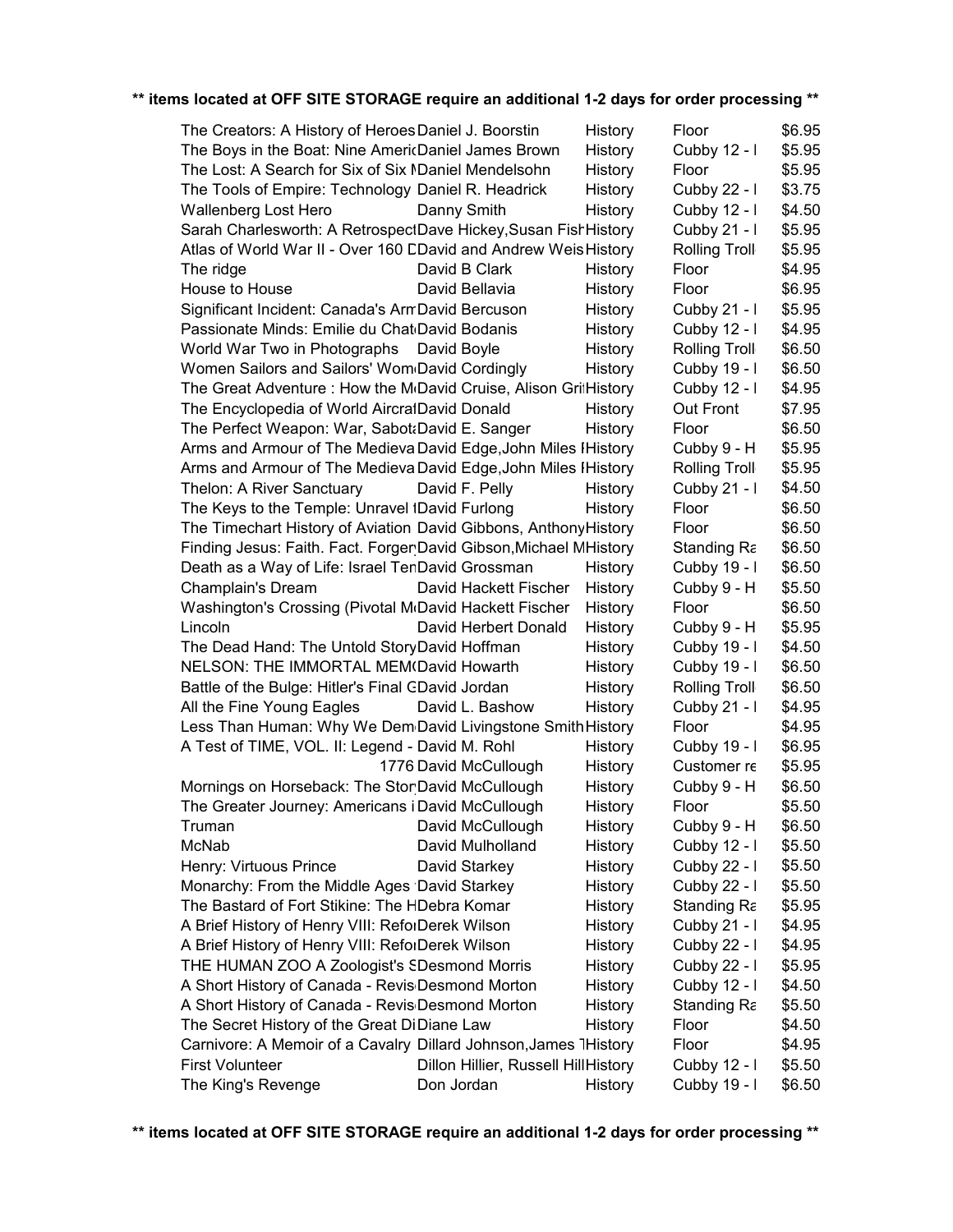| Bright Boulevards, Bold Dreams: 1Donald Bogle                   | History                            | Cubby 22 - I         | \$4.50 |  |
|-----------------------------------------------------------------|------------------------------------|----------------------|--------|--|
| The Journal of Private Fraser, CarDonald Fraser                 | History                            | Cubby 21 - I         | \$5.50 |  |
| Flight from Famine: The Coming oDonald MacKay                   | History                            | Cubby 21 - I         | \$4.50 |  |
| Donald MacKay<br>Peoples Railway                                | History                            | Cubby 21 - I         | \$6.50 |  |
| Joker One: A Marine Platoon's StcDonovan Campbell               | History                            | Floor                | \$4.95 |  |
| The Bully Pulpit: Theodore Roose Doris Kearns Goodwin           | History                            | Cubby 9 - H          | \$5.95 |  |
| The Bully Pulpit: Theodore Roose Doris Kearns Goodwin           | History                            | Floor                | \$6.50 |  |
| Horse Soldiers: The Extraordinary Doug Stanton                  | History                            | Floor                | \$4.95 |  |
| The Sea's Bitter Harvest: Thirteen Douglas A. Campbell          | History                            | Floor                | \$6.50 |  |
| The Second Front (World War II) Douglas Botting                 | History                            | <b>Rolling Troll</b> | \$4.50 |  |
| Defying Limits: Lessons from the EDr. Dave Williams             | History                            | Floor                | \$5.50 |  |
| Discovery Of The Titanic                                        | Dr. Robert D. Ballard<br>History   | Cubby 22 - I         | \$5.25 |  |
| Modern battle tanks                                             | Duncan (ed). Crow<br>History       | Floor                | \$2.25 |  |
| Faces of Latin America: Fourth EdDuncan Green                   | History                            | Floor                | \$4.95 |  |
| The Age of Empire: 1875-1914 (HE J (Eric J) Hobsbawm History    |                                    | Cubby 12 - I         | \$4.95 |  |
| The Age of Capital 1848-75<br>E.J. Hobsbawm                     | History                            | Cubby 12 - I         | \$4.95 |  |
| A Left-Handed History of the Worl Ed Wright                     | History                            | Cubby 12 - I         | \$5.50 |  |
| Illustrated World War II EncyclopeEddy Bauer                    | History                            | Floor                | \$2.95 |  |
| Nazi Officer's Wife: How One JewiEdith H. Beer, Susan DvHistory |                                    | Cubby 12 - I         | \$5.95 |  |
| The Nazi Officer's Wife: How One Edith Hahn Beer, Susan History |                                    | Floor                | \$3.95 |  |
| <b>Edith Hamilton</b><br>Mythology                              | History                            | Cubby 12 - I         | \$4.95 |  |
| When, Where, Why, and How It HEditors of Reader's DigeHistory   |                                    | <b>Rolling Troll</b> | \$6.50 |  |
| The Portable Edmund Burke (PortEdmund Burke                     | History                            | Cubby 12 - I         | \$4.95 |  |
| <b>Quakers &amp; Railways</b>                                   | Edward H. MILLIGAN<br>History      | Floor                | \$3.50 |  |
| <b>Great Canadian Battles</b>                                   | <b>Edward Humphreys</b><br>History | Cubby 19 - I         | \$6.95 |  |
| How America Lost Its Secrets: Ed\Edward Jay Epstein             | History                            | Cubby $21 - 1$       | \$5.50 |  |
| Early Canadian Gardening: An 18: Eileen Woodhead                | History                            | Cubby 19 - I         | \$6.50 |  |
| Conquered into Liberty: Two CentiEliot A. Cohen                 | History                            | Floor                | \$5.95 |  |
| The Perfect Horse: The Daring U. Elizabeth Letts                | History                            | Cubby 9 - H          | \$5.50 |  |
| When They Severed Earth from SElizabeth Wayland Barb History    |                                    | Floor                | \$6.50 |  |
| Hunting Humans: The Rise of the Elliott Leyton                  | History                            | Cubby 9 - H          | \$5.50 |  |
| It Happened in Virginia (It Happen Emilee Hines                 | History                            | Cubby 12 - I         | \$4.50 |  |
| Fearless: The Undaunted CourageEric Blehm                       | History                            | Cubby 19 - I         | \$6.50 |  |
| The Only Thing Worth Dying For: IEric Blehm                     | History                            | Floor                | \$4.50 |  |
| Age of Extremes: The Short Twen Eric Hobsbawm                   | History                            | Cubby 12 - I         | \$4.95 |  |
| The Age of Revolution: Europe, 17Eric Hobsbawm                  | History                            | Cubby 12 - I         | \$4.95 |  |
| Fur, Fortune, and Empire: The EpiEric Jay Dolin                 | History                            | Cubby 9 - H          | \$6.95 |  |
| Hitler's Monsters: A Supernatural IEric Kurlander               | History                            | Standing Ra          | \$6.50 |  |
| <b>Command and Control: Nuclear WEric Schlosser</b>             | History                            | Cubby 12 - I         | \$5.50 |  |
| Reefer Madness: Sex, Drugs, and Eric Schlosser                  | History                            | Floor                | \$4.95 |  |
| From Armageddon to the Fall of RErik Durschmied                 | History                            | Cubby 21 - I         | \$4.95 |  |
| Dead Wake: The Last Crossing of Erik Larson                     | History                            | Cubby 12 - I         | \$6.50 |  |
| Dead Wake: The Last Crossing of Erik Larson                     | History                            | Cubby 21 - I         | \$5.50 |  |
| In the Garden of Beasts: Love, Te Erik Larson                   | History                            | Cubby 12 - I         | \$5.95 |  |
| The Devil in the White City: Murd(Erik Larson                   | History                            | Cubby 21 - I         | \$5.50 |  |
| Thunderstruck<br>Erik Larson                                    | History                            | Cubby 9 - H          | \$5.50 |  |
| Civilian Warriors: The Inside StoryErik Prince                  | History                            | Cubby 21 - I         | \$6.50 |  |
| This Is Stealth: The F-117 and B-2Erik Simonsen                 | History                            | Floor                | \$2.95 |  |
| The Arabs: A History<br>Eugene Rogan                            | History                            | Floor                | \$6.50 |  |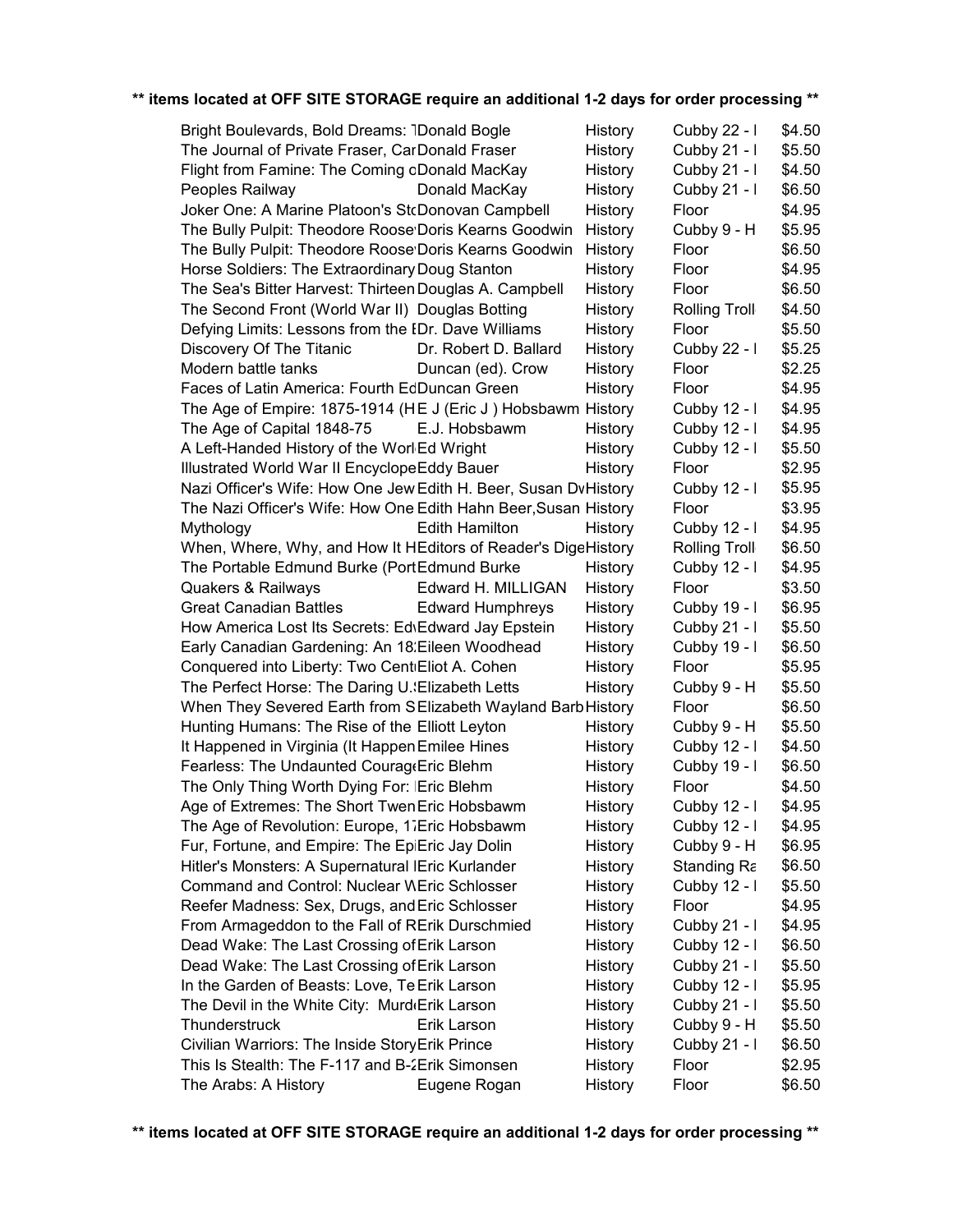|         | The Fall of the Ottomans: The GreEugene Rogan                     |                        | History | Cubby 12 - I         | \$5.50 |
|---------|-------------------------------------------------------------------|------------------------|---------|----------------------|--------|
|         | The Lives of the English Rakes                                    | Fergus Linnane         | History | Cubby 19 - I         | \$5.95 |
|         | A History of Civilizations                                        | <b>Fernand Braudel</b> | History | Cubby 22 - I         | \$4.95 |
|         | Highlanders: A History of the ScotlFitzroy MacLean                |                        | History | Out Front            | \$7.95 |
|         | George C. Marshall, Vol. 4: StatesForrest C. Pogue                |                        | History | Cubby 22 - I         | \$5.50 |
|         | Life in a Medieval City (Medieval LFrances Gies, Joseph GiHistory |                        |         | Cubby 12 - I         | \$4.95 |
|         | <b>Stalin's British Victims</b>                                   | <b>Francis Beckett</b> | History | Floor                | \$4.75 |
|         | Paintings In the Musee Dorsay                                     | Francoise Cachin       | History | Cubby 12 - I         | \$4.50 |
|         | The Gestapo: The Myth and Reali Frank McDonough                   |                        | History | Floor                | \$4.95 |
|         | The Origins of the First and SeconFrank McDonough                 |                        | History | Floor                | \$4.50 |
|         | Lionheart and Lackland: King RichFrank McLynn                     |                        | History | Cubby 19 - I         | \$6.50 |
|         | Richard III (Royalty)                                             | G W O Woodward         | History | Cubby 12 - I         | \$2.50 |
|         | Venice: Lion City - The Religion of Garry Wills                   |                        | History | Cubby 22 - I         | \$6.95 |
|         | 1421 : THE YEAR CHINA DISCO'Gavin Menzies                         |                        | History | Standing Ra          | \$5.95 |
|         | Stirling's Men: The Inside History (Gavin Mortimer                |                        | History | Floor                | \$4.25 |
|         | The Industrial Revolutionaries: Th <sub>'</sub> Gavin Weightman   |                        | History | Cubby 12 - I         | \$6.95 |
|         | Thy Neighbor's Wife                                               | Gay Talese             | History | Floor                | \$5.95 |
|         | Washed Away: How the Great FloGeoff Williams                      |                        | History | Cubby 19 - I         | \$4.50 |
|         | Crossing the Chasm: Marketing ar Geoffrey A. Moore                |                        | History | Floor                | \$4.50 |
|         | A Brief History of the Crusades: Is Geoffrey Hindley              |                        | History | Floor                | \$5.50 |
|         | To Save a Nation: American ExtreGeoffrey S. Smith                 |                        | History | Floor                | \$5.50 |
|         | The Civil War Papers of George BGeorge B. McClellan               |                        | History | Cubby 12 - I         | \$6.50 |
|         | The Guns of Victory: A Soldier's EGeorge Blackburn                |                        | History | Cubby 22 - I         | \$6.50 |
|         | Charlie Wilson's War: The Extraor George Crile                    |                        | History | Floor                | \$4.95 |
|         | Tank Action from the Great War tcGeorge Forty                     |                        | History | <b>Rolling Troll</b> | \$6.50 |
|         | Nine Parts of Desire: The Hidden 'Geraldine Brooks                |                        | History | Cubby 12 - I         | \$4.50 |
|         | Ships of Wood and Men of Iron: A Gerard Kenney                    |                        | History | Standing Ra          | \$4.95 |
|         | Heirs to Forgotten Kingdoms: JourGerard Russell                   |                        | History | Cubby 22 - I         | \$6.50 |
|         | A World at Arms: A Global History Gerhard L. Weinberg             |                        | History | Cubby 12 - I         | \$5.50 |
|         | The Riddle and the Knight: In Sea Giles Milton                    |                        | History | Cubby 19 - I         | \$4.95 |
|         | Freemasonry                                                       | Giles Morgan           | History | Cubby 19 - I         | \$6.50 |
|         | Space Flight                                                      | <b>Giles Sparrow</b>   | History | Cubby 19 - I         | \$5.50 |
|         | World War II in Color: From the EtGina McNeely, Jon Guttr History |                        |         | Cubby 9 - H          | \$6.50 |
|         | Pictorial Encyclopedia of Civil WarGordon Dammann                 |                        | History | Cubby 21 - I         | \$4.50 |
|         | Leo's War, From Gaspe to Vimy Gordon Pimm                         |                        | History | Standing Ra          | \$4.95 |
|         | Gideon's Spies: The Secret Histor Gordon Thomas                   |                        | History | Floor                | \$6.50 |
| ~~NEW~~ | The SS: Hitler's Instrument of TerrGordon Williamson              |                        | History | Floor                | \$5.50 |
|         | Vidal in Venice                                                   | Gore Vidal             | History | Cubby 22 - I         | \$5.95 |
|         | Sign and the Seal: The Quest for tGraham Hancock                  |                        | History | Cubby 19 - I         | \$5.50 |
|         | Underworld: The Mysterious OrigirGraham Hancock                   |                        | History | Cubby 21 - I         | \$5.50 |
|         | Mr Bligh's Bad Language: PassionGreg Dening                       |                        | History | Cubby 21 - I         | \$4.95 |
|         | Don't Tell the Newfoundlanders: TGreg Malone                      |                        | History | Cubby 22 - I         | \$4.50 |
|         | Signatures in Steel                                               | Greg McDonnell         | History | B <sub>4</sub>       | \$7.25 |
|         | Illustrated Encyclopedia of the WoGunston, Bill                   |                        | History | Rolling Troll        | \$6.95 |
|         | The Six-Day War: The Breaking of Guy Laron                        |                        | History | Cubby 9 - H          | \$4.95 |
|         | World War II                                                      | H. P. Willmott         | History | Cubby 19 - I         | \$5.95 |
|         | The Age of Total Warfare                                          | H. W. Koch             | History | <b>Rolling Troll</b> | \$6.50 |
|         | Modern Warfare 1815-Present                                       | H.W. Koch              | History | Floor                | \$7.50 |
|         | Ghost Soldiers: The Forgotten EpiHampton Sides                    |                        | History | Customer re          | \$6.50 |
|         |                                                                   |                        |         |                      |        |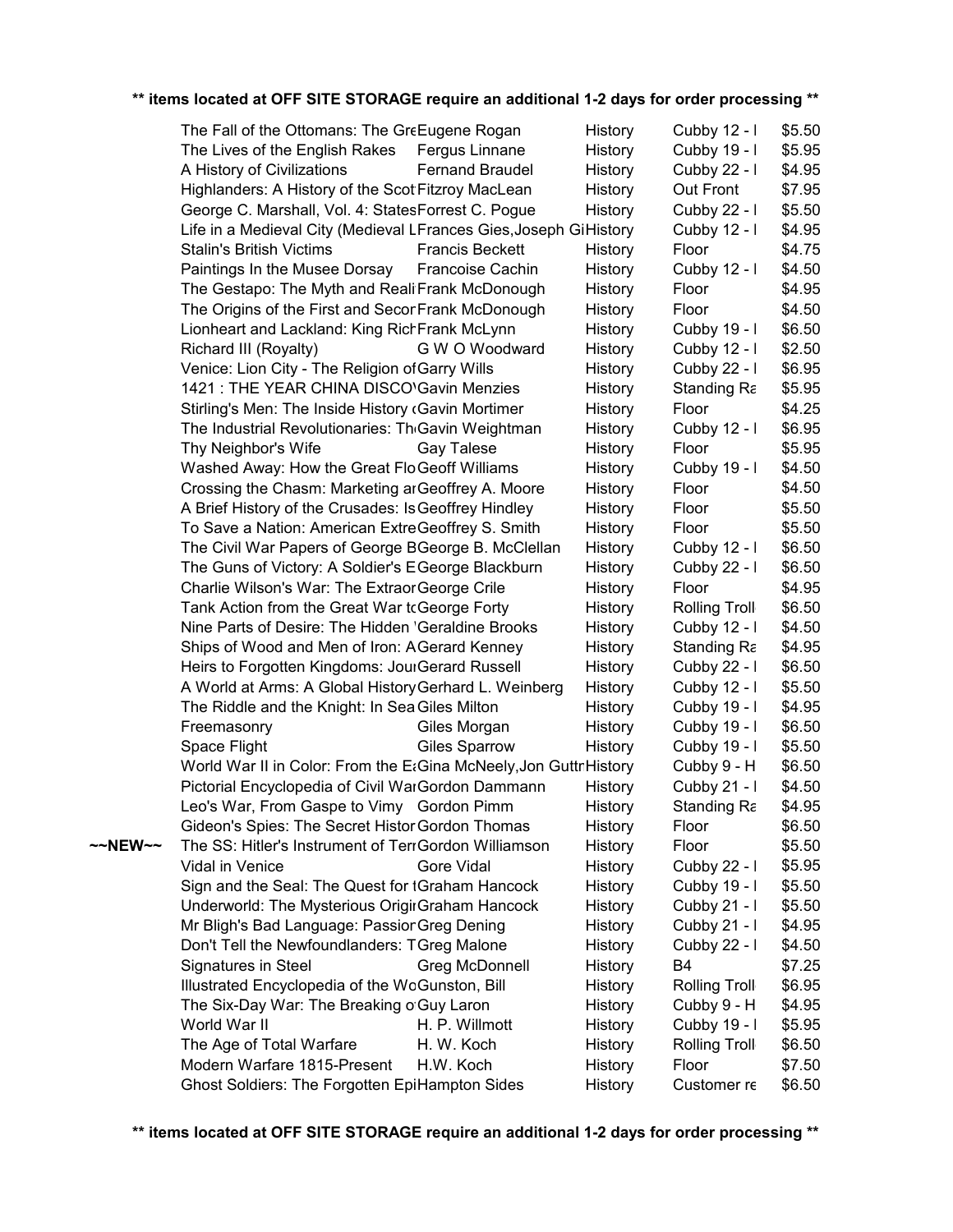| In the Kingdom of Ice: The Grand Hampton Sides                        |                                 | History | Floor                | \$5.50 |
|-----------------------------------------------------------------------|---------------------------------|---------|----------------------|--------|
| The World of Vermeer 1632-1675 Hans Konig                             |                                 | History | Floor                | \$4.95 |
| Battles Lost and Won;: Great CarrHanson W. Baldwin                    |                                 | History | Rolling Troll        | \$6.50 |
| Big Business and the State: HistorHarland Prechel                     |                                 | History | Standing Ra          | \$4.25 |
| Genius: A Mosaic of One HundrecHarold Bloom                           |                                 | History | Cubby 9 - H          | \$6.95 |
| How To Read and Why                                                   | Harold Bloom                    | History | Cubby 22 - I         | \$6.50 |
| Sleepwalking Through History                                          | Haynes Johnson                  | History | Cubby 21 - I         | \$5.50 |
| <b>Portraits of Bonaire</b>                                           | Henk; Gerritsen Guus R History  |         | Cubby 12 - I         | \$5.50 |
| 1688: Revolution in the Family                                        | Henri Vanderzee, Barbar History |         | Cubby 12 - I         | \$4.50 |
| The Barbary Coast: An Informal HHerbert Asbury                        |                                 | History | Floor                | \$5.50 |
| yours truly montreal                                                  | herbert francois                | History | B <sub>4</sub>       | \$5.95 |
| Hitler                                                                | <b>Herbert Walther</b>          | History | Floor                | \$5.95 |
| SEAL Team Six: Memoirs of an ElHoward E. Wasdin, Step History         |                                 |         | Floor                | \$6.95 |
| A People's History of the United S Howard Zinn                        |                                 | History | Floor                | \$5.50 |
| <b>Ultimate Special Forces</b>                                        | <b>Hugh McManners</b>           | History | Cubby $21 - 1$       | \$4.95 |
| The Disappeared: The stories of 3Ian Crofton                          |                                 | History | Floor                | \$5.95 |
| Beau Brummell: The ultimate dandlan KELLY                             |                                 | History | Cubby 19 - I         | \$7.50 |
| The White Rose: Munich, 1942 <sup>[119]</sup> Scholl                  |                                 |         |                      |        |
|                                                                       |                                 | History | Cubby $21 - 1$       | \$4.50 |
| Tutankhamun: His Tomb and Its Tlorwerth Eiddon Stepher History        |                                 |         | Cubby $21 - 1$       | \$5.95 |
| Men to Match My Mountains: The Irving Stone                           |                                 | History | Cubby 22 - I         | \$4.95 |
| The Hitler years: a photographic civor Matanle                        |                                 | History | <b>Rolling Troll</b> | \$6.50 |
| Khaki Town                                                            | J. Nunn                         | History | Floor                | \$4.50 |
| The Italian Renaissance                                               | J.H. Plumb                      | History | Standing Ra          | \$4.95 |
| Canada Moves Westward 1880/1Jack Batten                               |                                 | History | <b>Rolling Troll</b> | \$4.50 |
| The Age of Innocence 1870-1880 Jack McClelland                        |                                 | History | <b>Rolling Troll</b> | \$4.50 |
| Sources of the River, 2nd Edition: Jack Nisbet                        |                                 | History | Floor                | \$5.50 |
| Karsh: The Art of the Portrait                                        | James Borcoman                  | History | <b>Rolling Troll</b> | \$5.95 |
| Flyboys: A True Story of Courage James Bradley                        |                                 | History | Cubby 12 - I         | \$5.50 |
| The China Mirage: The Hidden HisJames Bradley                         |                                 | History | Floor                | \$6.50 |
| The Imperial Cruise: A Secret HistJames Bradley                       |                                 | History | Floor                | \$4.50 |
| Flags of Our Fathers                                                  | James Bradley, Ron Pow History  |         | Cubby $21 - 1$       | \$5.50 |
| The Arrow                                                             | James Dow                       | History | Cubby 22 - I         | \$5.50 |
| 100 Days: the rush to judgment th James Edwin Bagnall                 |                                 | History | Cubby 12 - I         | \$4.50 |
| Dirty Little Secrets of World War IIJames F Dunnigan                  |                                 | History | Cubby $22 - 1$       | \$4.95 |
| Breaking The News: How the MedJames Fallows                           |                                 | History | Cubby 9 - H          | \$4.50 |
| The Diary of Jack the Ripper: The James Maybrick                      |                                 | History | Floor                | \$5.50 |
| What Manner of Man                                                    | James Ogle and Darnell History  |         | Cubby 12 - I         | \$4.50 |
| <b>Emperor of the North</b>                                           | James Raffan                    | History | Cubby 9 - H          | \$5.95 |
| Pay Any Price: Greed, Power, and James Risen                          |                                 | History | Floor                | \$6.50 |
| The Neandertal Enigma: Solving IJames Shreeve                         |                                 | History | Cubby 19 - I         | \$5.50 |
| The World of Winslow Homer 183 James Thomas and the History           |                                 |         | Floor                | \$4.95 |
| Gunpowder: The Players Behind tJames Travers                          |                                 | History | Cubby 21 - I         | \$6.50 |
| The Dictionary of Cultural Literacy James Trefil, Joseph F. I History |                                 |         | Cubby 22 - I         | \$6.95 |
| Gray Work: Confessions of an AmJamie Smith                            |                                 | History | Cubby 21 - I         | \$6.50 |
| Farewell the Trumpets: An ImperiJan Morris                            |                                 | History | Cubby 12 - I         | \$4.95 |
| Heaven's Command : An Imperial Jan Morris                             |                                 | History | Cubby 12 - I         | \$4.95 |
| Pax Britannica Climax of an EmpirJan Morris                           |                                 | History | Cubby 12 - I         | \$4.95 |
| The Alaska Highway                                                    | Jane Haigh                      | History | Cubby 9 - H          | \$4.50 |
| The All-True Travels and AdventuiJane Smiley                          |                                 |         | Cubby 19 - I         | \$4.95 |
|                                                                       |                                 | History |                      |        |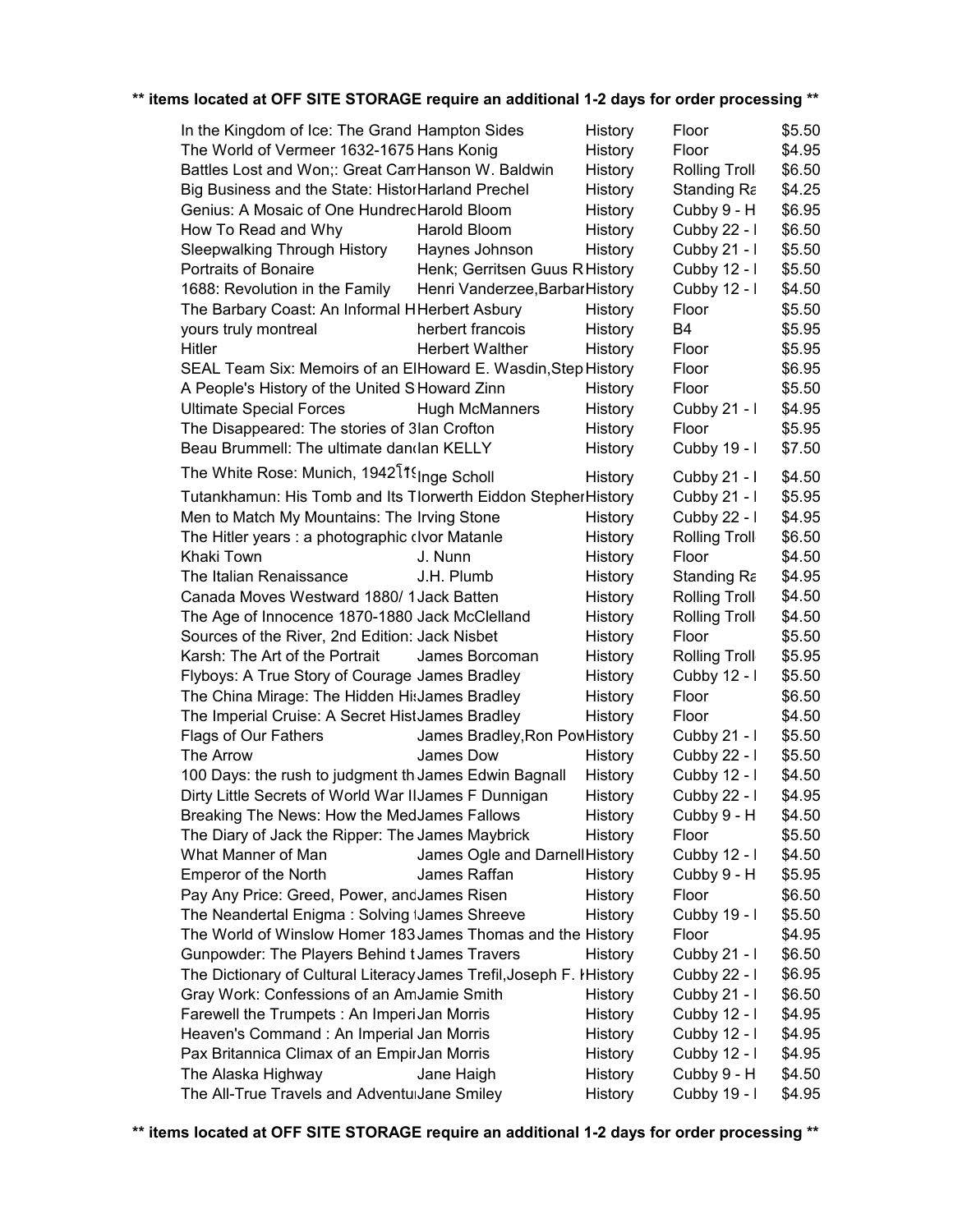| Collapse: How Societies Choose t Jared Diamond                   | <b>History</b> | Cubby 12 - I         | \$5.50 |
|------------------------------------------------------------------|----------------|----------------------|--------|
| Collapse: How Societies Choose t Jared Diamond                   | History        | Cubby 9 - H          | \$5.50 |
| On the Road to Kandahar: Travels Jason Burke                     | History        | Cubby 12 - I         | \$6.50 |
| A Brief History of the Tudor Age Jasper Ridley                   | History        | Cubby 9 - H          | \$4.95 |
| April 1865: The Month That SavecJay Winik                        | History        | Cubby 12 - I         | \$4.95 |
| The Great War and the Shaping oJay Winter, Blaine Bagge History  |                | <b>Rolling Troll</b> | \$6.95 |
| Ottawa (English and French EditioJean Pigott                     | History        | B4                   | \$5.50 |
| Gone for Soldiers: A Novel of the IJeff Shaara                   | History        | Floor                | \$6.50 |
| Tuxedo Park: A Wall Street TycorJennet Conant                    | History        | Floor                | \$5.95 |
| Miss World 1970: How I Entered AJennifer Hosten                  | History        | Floor                | \$4.95 |
| Blackwater: The Rise of the WorldJeremy Scahill                  | History        | Floor                | \$5.50 |
| Eiffel's Tower: And the World's Fa Jill Jonnes                   | History        | Floor                | \$6.50 |
| 102 Minutes: The Untold Story of IJim Dwyer, Kevin Flynn         | History        | Floor                | \$5.50 |
| The Terror Conspiracy: Deceptior Jim Marrs                       | History        | Floor                | \$5.50 |
| Tom Thomson: The Life and Myst Jim Poling Sr.                    | History        | Floor                | \$3.95 |
| Concept Aircraft: Prototypes, X PkJim Winchester                 |                | Floor                | \$6.50 |
|                                                                  | History        |                      | \$6.95 |
| My Lady Scandalous: The AmazinJo Manning                         | History        | Cubby 19 - I         |        |
| She Captains: Heroines and HellicJoan Druett                     | History        | Cubby 21 - I         | \$6.50 |
| She Captains: Heroines and HellicJoan Druett                     | History        | Cubby 19 - I         | \$6.50 |
| Rocks: Carmichael and the Group Joan Murray                      | History        | Cubby 21 - I         | \$5.50 |
| No Safe Harbor: The Tragedy of tIJoe Burnworth                   | History        | Cubby 9 - H          | \$6.50 |
| Farewell the Peaceful Kingdom: TJoe C. W. Armstrong              | History        | Cubby 21 - I         | \$6.95 |
| How to Paint Portraits in Pastel<br>Joe Singer                   | History        | Floor                | \$5.95 |
| Joel Schmidt<br>Roman Mythology                                  | History        | Floor                | \$5.96 |
| Baghdad Express: A Gulf War Me Joel Turnipseed                   | History        | Floor                | \$4.95 |
| Erasmus and the Age of ReformatJohan Huizinga                    | History        | Standing Ra          | \$4.50 |
| The Waning of the Middle Ages (I-Johan Huizinga                  | History        | Cubby 22 - I         | \$5.95 |
| Israel Under Fire: The Prophetic CJohn Ankerberg, Jimmy IHistory |                | Cubby 21 - I         | \$4.95 |
| Israel Under Fire: The Prophetic CJohn Ankerberg, Jimmy IHistory |                | Cubby 21 - I         | \$4.95 |
| The Adventures of Lewis and Clar John Bakeless                   | History        | Cubby 22 - I         | \$4.50 |
| Heroes on Horseback: A Life and John Charles Chasteen History    |                | Floor                | \$4.50 |
| The Last True Story I'll Ever Tell: /John Crawford               | History        | Floor                | \$6.50 |
| Among the Walking Wounded: SoJohn D. Conrad                      | History        | Cubby 19 - I         | \$5.50 |
| The Long Way Home<br>John Demont                                 | History        | Cubby 22 - I         | \$6.50 |
| Amusing the Million: Coney Island John F. Kasson                 | History        | Floor                | \$4.50 |
| Wonderful World of Aircraft<br>John HERITAGE                     | <b>History</b> | <b>Rolling Troll</b> | \$5.50 |
| Dungeon, Fire and Sword: The KnJohn J. Robinson                  | History        | Cubby 21 - I         | \$5.95 |
| Absolute Monarchs: A History of thJohn Julius Norwich            | History        | Cubby 22 - I         | \$6.50 |
| Mask of Command<br>John Keegan                                   | History        | Cubby 21 - I         | \$4.95 |
| Soldiers<br>John Keegan                                          | History        | Rolling Troll        | \$5.95 |
| The Face of Battle<br>John Keegan                                | History        | Cubby 21 - I         | \$4.95 |
| The Face Of Battle: A Study of AgJOHN KEEGAN                     | History        | Cubby 22 - I         | \$4.50 |
| The Mask of Command: A Study cJohn Keegan                        | History        | Standing Ra          | \$4.50 |
| The Nature of War<br>John Keegan, Joseph DaHistory               |                | <b>Rolling Troll</b> | \$6.95 |
| The Great Mortality: An Intimate I John Kelly                    | History        | Floor                | \$6.50 |
| The Great Mortality: An Intimate HJohn Kelly                     | History        | Standing Ra          | \$5.50 |
| The Mission Song: A Novel<br>John le Carre                       | History        | Cubby 9 - H          | \$6.50 |
| Currier & Ives chronicles of Ameridohn Lowell Pratt              | History        | B4                   | \$6.95 |
|                                                                  |                |                      | \$5.50 |
| Kublai Khan<br>John Man                                          | History        | Cubby 21 - I         |        |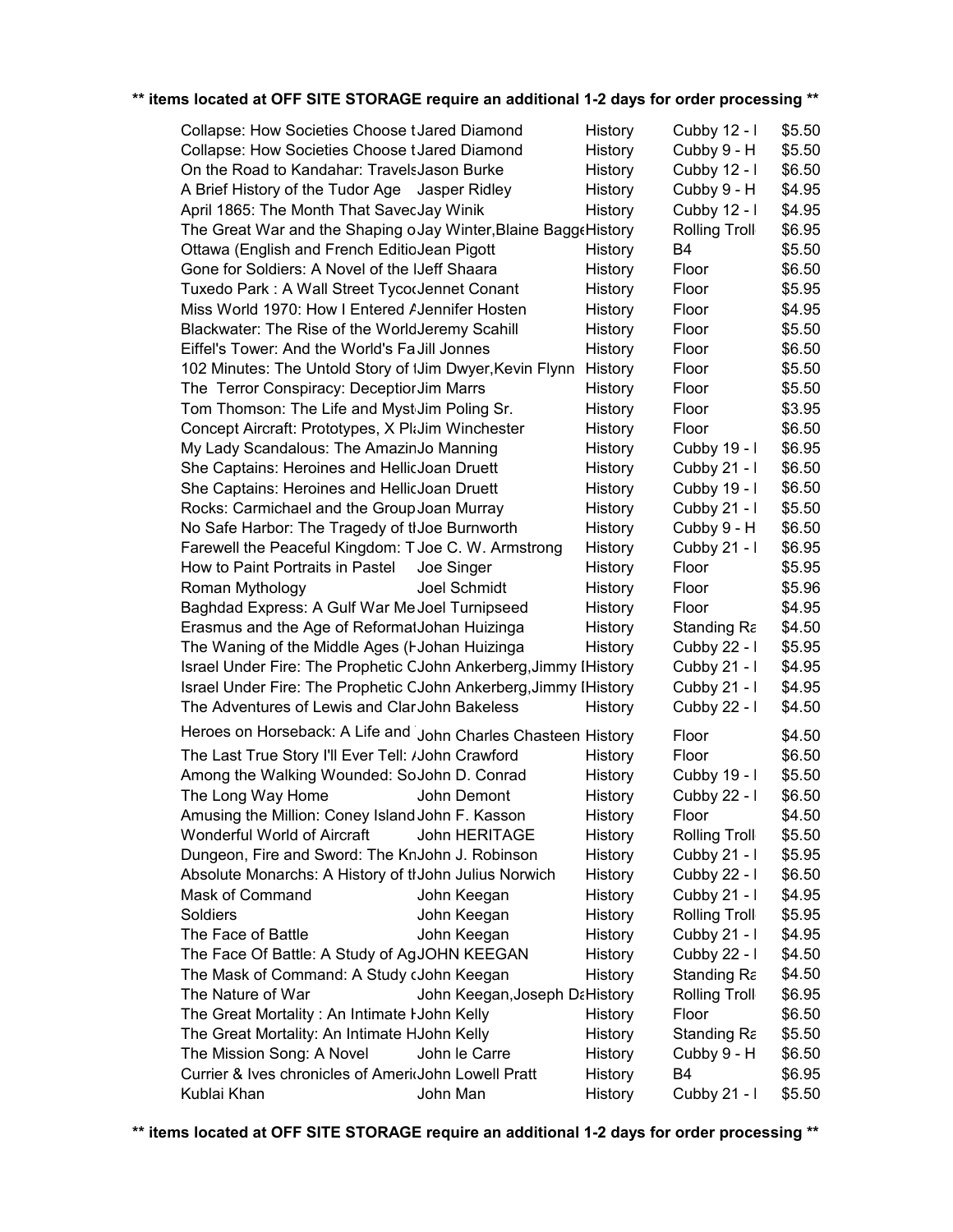| Churchill                                                        | John Moran                    | History | Cubby 19 - I         | \$4.95 |
|------------------------------------------------------------------|-------------------------------|---------|----------------------|--------|
| A Perfect Hell: The Forgotten StorJohn Nadler                    |                               | History | Floor                | \$5.50 |
| After the Flood: What the DambusJohn Nichol                      |                               | History | Floor                | \$5.95 |
| Conquest: The Roman Invasion of John Peddie                      |                               | History | Floor                | \$5.95 |
| The Night Blitz: 1940-1941                                       | John Philip Ray               | History | Cubby 22 - I         | \$6.50 |
| Paris                                                            | John Russell                  | History | Cubby 22 - I         | \$6.95 |
| The Wars Against Saddam: Takin John Simpson                      |                               | History | Floor                | \$5.95 |
| The Ebola War                                                    | John W. Egan, Bakar MaHistory |         | Cubby 9 - H          | \$4.50 |
| Andrew Wyeth: The Helga Picture John Wilmerding                  |                               | History | <b>Rolling Troll</b> | \$6.95 |
| Missoula: Rape and the Justice SyJon Krakauer                    |                               | History | Standing Ra          | \$6.50 |
| Missoula: Rape and the Justice SyJon Krakauer                    |                               | History | Cubby 21 - I         | \$6.50 |
| Tornado: Multi-role Combat Aircra Jon Lake, Mike Crutch          |                               | History | Floor                | \$3.25 |
| The Men Who Stare at Goats                                       | Jon Ronson                    | History | Floor                | \$4.95 |
| The Search for Modern China, 2nd Jonathan D. Spence              |                               | History | Cubby 21 - I         | \$4.95 |
| The world of Gainsborough, 1727-Jonathan Norton Leonar History   |                               |         | Floor                | \$4.95 |
| Unlikely Soldiers: how Two CanadJonathan Vance                   |                               | History | Cubby 12 - I         | \$6.50 |
| Prelude to Terror: the Rogue CIA, Joseph J. Trento               |                               | History | Cubby 12 - I         | \$6.50 |
| War of the Whales: A True Story Joshua Horwitz                   |                               | History | Floor                | \$6.50 |
| Dunkirk: The History Behind the MJoshua Levine                   |                               | History | Customer re          | \$4.50 |
| Oak Island Mystery: Solved: The FJoy A. Steele, Gordon FaHistory |                               |         | Floor                | \$3.50 |
| Perserverance Pranks & Pride: TaJoy V. C. Forbes                 |                               | History | Cubby 22 - I         | \$4.50 |
| Antiques Price Guide 2004                                        | Judith Miller                 | History | Cubby 12 - I         | \$6.95 |
| Something to Declare: Essays on Julian Barnes                    |                               | History | Cubby 22 - I         | \$6.50 |
| The Girl Who Loved Camellias: TrJulie Kavanagh                   |                               | History | Floor                | \$6.50 |
| The Philosopher: A History in Six Justin E. H. Smith             |                               | History | Floor                | \$5.50 |
| Islam: A Short History (Modern LitKaren Armstrong                |                               | History | Cubby 12 - I         | \$4.95 |
| Behind the Beautiful Forevers: LifeKatherine Boo                 |                               | History | Floor                | \$6.50 |
| Old World, New World: Great BritaKathleen Burk                   |                               | History | Cubby 21 - I         | \$6.50 |
| The Nature of Gold: An Environm Kathryn Morse                    |                               | History | Floor                | \$6.50 |
| The Head of God: The Lost TreasKeith Laidler                     |                               | History | Cubby 19 - I         | \$6.50 |
| 100 years, the Royal Canadian ReKen Bell, C.P. Stacey            |                               | History | Floor                | \$6.50 |
| Frontier Cowboys and the Great DKen Mather                       |                               | History | Cubby 21 - I         | \$4.50 |
| He Who Dares                                                     | Kennedy                       | History | Cubby 22 - I         | \$3.50 |
| Fatal passage: The untold story of Kenneth McGoogan              |                               | History | Floor                | \$6.50 |
| Blood and Fears: How America's EKevin Wilson                     |                               | History | Cubby 21 - I         | \$6.50 |
| Humble Men in Company: The unlKirby Evans                        |                               | History | Floor                | \$5.50 |
| 500 Days: Secrets and Lies in the Kurt Eichenwald                |                               | History | Standing Ra          | \$5.95 |
| Conspiracy of Fools: A True Story Kurt Eichenwald                |                               | History | <b>Rolling Troll</b> | \$6.50 |
| Shiloh: The Battle That Changed tLarry J. Daniel                 |                               | History | Standing Ra          | \$5.95 |
| The Lynching: The Epic CourtroonLaurence Leamer                  |                               | History | Cubby 19 - I         | \$6.50 |
| Never Without Heroes: Marine ThiLawrence C. Vetter Jr.           |                               | History | Floor                | \$3.60 |
| The Secret History of ExtraterrestrLen Kasten                    |                               | History | Cubby 12 - I         | \$4.50 |
| Ghosts of Cape Sabine: The HarrdLeonard F. Guttridge             |                               | History | Floor                | \$6.50 |
| The Battle of Britain; Time-Life BoLeonard Mosley                |                               | History | <b>Rolling Troll</b> | \$4.50 |
| What We Remember                                                 | Lesley Anne Airth             | History | Cubby 12 - I         | \$4.50 |
| <b>Harvey Girls</b>                                              | Lesley Poling-Kempes          | History | Floor                | \$4.50 |
| Redcoats and Loyalists, 1760-181 Leslie F Hannon                 |                               | History | <b>Rolling Troll</b> | \$4.50 |
| Peacekeeper: The Road to SarajeLewis MacKenzie, MajorHistory     |                               |         | Standing Ra          | \$6.50 |
| The Da Vinci Legacy                                              | Lewis Perdue                  | History | Cubby 21 - I         | \$3.95 |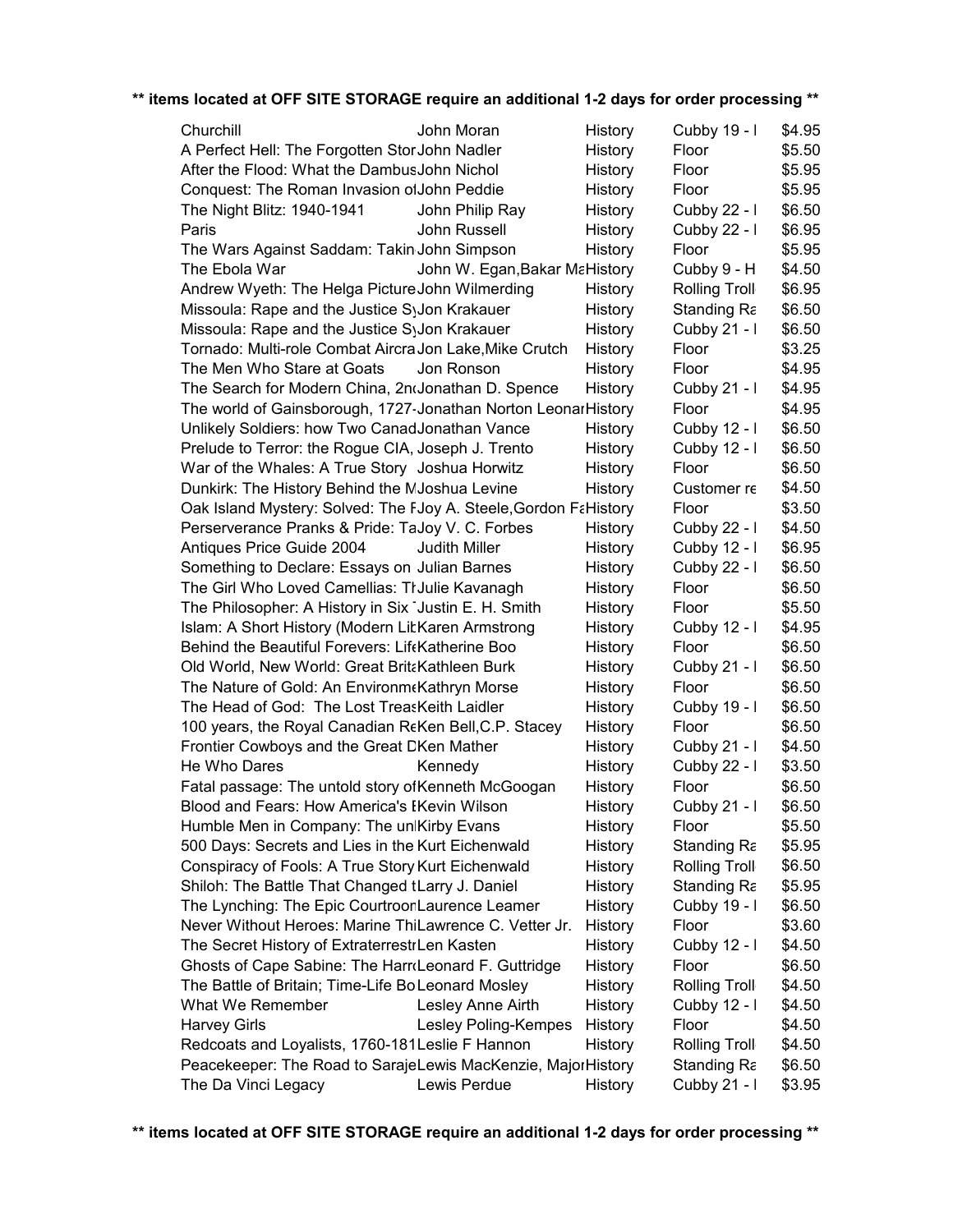| The Sea and Civilization: A MaritinLincoln Paine                         |                              | History | Cubby 22 - I         | \$6.50 |
|--------------------------------------------------------------------------|------------------------------|---------|----------------------|--------|
| We Did Nothing: Why the Truth DiLinda Polman                             |                              | History | Cubby 21 - I         | \$4.50 |
| Going Dutch: How England Plund(Lisa Jardine                              |                              | History | Cubby 21 - I         | \$5.25 |
| The Alamo (Original Title: 13 Day Lon Tinkle                             |                              | History | Cubby 12 - I         | \$2.95 |
| War Diaries, 1939-1945 : Field MaLord Alan Alanbrooke                    |                              | History | Cubby 21 - I         | \$5.50 |
| Carnival                                                                 | M. C. Helldorfer             | History | Cubby 22 - I         | \$5.50 |
| Corvettes Canada: Convoy VeteraMac Johnston                              |                              | History | Cubby 21 - I         | \$5.95 |
| Warsaw 1944: An Insurgent <sup>[3]</sup> Jou <sub>Magda</sub> Czajkowski |                              | History | Cubby 21 - I         | \$6.50 |
| In the Eye of the Storm: Comman Major General Patrick CHistory           |                              |         | Cubby 12 - I         | \$3.95 |
| Jesuits: History and Legend of theManfred Barthel                        |                              | History | Cubby 22 - I         | \$6.50 |
| Pirates: A Swashbuckling Journey Marco Carini, Flora MacaHistory         |                              |         | Cubby 9 - H          | \$6.50 |
| Days of the rebels: 1815-1840 (CaMargaret Eleanor AtwooHistory           |                              |         | <b>Rolling Troll</b> | \$4.50 |
| Paris 1919: Six Months That ChanMargaret MacMillan                       |                              | History | Cubby 8 - P          | \$5.95 |
| The Geometry of Love: Space TirMargaret Visser                           |                              | History | Cubby 9 - H          | \$4.50 |
| The Gift Of Thanks                                                       | Margaret Visser              | History | Standing Ra          | \$4.50 |
| The Battle of the Little Bighorn                                         | Mari Sandoz                  | History | Floor                | \$3.95 |
| A History of the Wife                                                    | Marilyn Yalom                | History | Cubby 19 - I         | \$4.50 |
| The Biographical Dictionary of WoMark Boatner                            |                              | History | Cubby 12 - I         | \$6.95 |
| Black Hawk Down: A Story of ModMark Bowden                               |                              | History | Floor                | \$5.95 |
| Black Hawk Down: A Story of ModMark Bowden                               |                              | History | Floor                | \$3.60 |
| Oak Island Secrets                                                       | Mark Finnan                  | History | Floor                | \$4.50 |
| D-Day Assault: The Second WorlcMark Khan                                 |                              | History | Floor                | \$5.95 |
| 1968: The Year That Rocked the \Mark Kurlansky                           |                              | History | Cubby 21 - I         | \$4.50 |
| No Easy Day: The Autobiography Mark Owen, Kevin Maure History            |                              |         | Cubby 9 - H          | \$6.95 |
| Past In Hiding                                                           | Mark Roseman                 | History | Floor                | \$4.95 |
| Ortona: Canada's Epic World WarMark Zuehlke                              |                              | History | Cubby 19 - I         | \$5.50 |
| The Gothic Line: Canada's Month Mark Zuehlke                             |                              | History | Cubby 19 - I         | \$6.95 |
| The Liri Valley: Canada's World WMark Zuehlke                            |                              | History | Cubby 19 - I         | \$5.50 |
| Through Gates of Fire: A Journey Martin Bell                             |                              | History | Floor                | \$6.25 |
| Liberation (World War II Series) Martin Blumenson, Time History          |                              |         | <b>Rolling Troll</b> | \$4.50 |
| Great Battles of the Civil War [ILLIMartin Graham, George \'History      |                              |         | <b>Rolling Troll</b> | \$6.50 |
| Spirits in the Sky                                                       | Martin W. Bowman             | History | Floor                | \$6.50 |
| A Brief History of Life in the Middl Martyn J Whittock                   |                              | History | Floor                | \$4.95 |
| Not Out Of Africa: How ""Afrocent Mary Lefkowitz                         |                              | History | Standing Ra          | \$4.50 |
| State by State: A Panoramic PortrMatt Weiland, Sean Wils History         |                              |         | Cubby 9 - H          | \$6.50 |
| The Great Big Book of Horrible ThMatthew White                           |                              | History | Cubby 21 - I         | \$5.95 |
| George Johnson's War                                                     | Maureen McCallum Gar History |         | Floor                | \$4.25 |
| Legacies                                                                 | Maury Leibovitz              | History | Floor                | \$6.50 |
| Goliath: Life and Loathing in GrealMax Blumenthal                        |                              | History | Cubby 19 - I         | \$6.50 |
| All Hell Let Loose: The World at WMax Hastings                           |                              | History | Cubby 21 - I         | \$4.95 |
| The Secret War                                                           | <b>Max Hastings</b>          | History | Cubby 12 - I         | \$6.95 |
| The betrayal of Canada                                                   | Mel Hurtig                   | History | <b>Rolling Troll</b> | \$5.95 |
| Ancient Traces Mysteries in Ancie Michael Baigent                        |                              | History | Cubby 21 - I         | \$6.50 |
| More Than Free Gold: Mineral ExtMichael Barnes                           |                              | History | Cubby 21 - I         | \$5.95 |
| Holy Grail Across the Atlantic                                           | Michael Bradley              | History | Cubby 9 - H          | \$4.50 |
| Close to Shore: A True Story of T(Michael Capuzzo                        |                              | History | Cubby 19 - I         | \$6.50 |
| This Old John Deere: A Treasury (Michael Dregni                          |                              | History | Floor                | \$5.50 |
| Lament for an Ocean: The CollapsMichael Harris                           |                              | History | Cubby 19 - I         | \$6.50 |
| The Rights Revolution (Massey LeMichael Ignatieff                        |                              | History | Cubby 12 - I         | \$4.95 |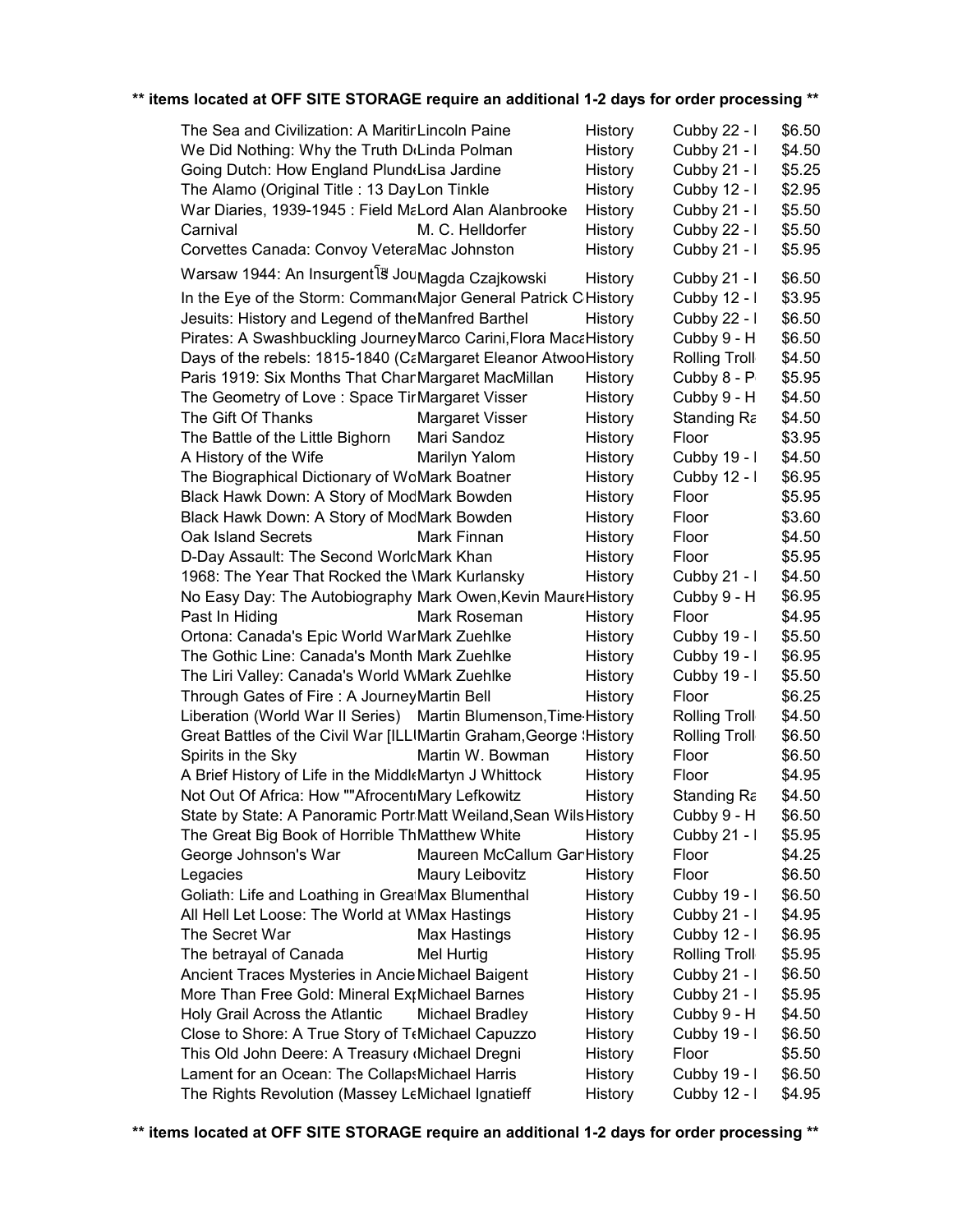| The town that died: The true story Michael J Bird                          | History | Cubby 12 - I         | \$4.50 |
|----------------------------------------------------------------------------|---------|----------------------|--------|
| In the Company of Heroes: The P(Michael J. Durant, Stevel History          |         | Floor                | \$3.60 |
| The Night Stalkers: Top Secret Mi Michael J. Durant, Steve History         |         | Floor                | \$5.50 |
| 1939: The Alliance That Never WaMichael Jabara Carley History              |         | Cubby 21 - I         | \$6.50 |
| Dead Sea Scrolls, The<br>Michael O. Wise, Martin History                   |         | Floor                | \$5.95 |
| The Omnivore's Dilemma: A NaturMichael Pollan                              | History | Cubby 9 - H          | \$4.50 |
| Tiger Force: A True Story of Men (Michael Sallah, Mitch We History         |         | Floor                | \$6.95 |
| Discipline & Punish: The Birth of thMichel Foucault                        | History | Floor                | \$4.95 |
| A Brief History of King Arthur<br>Mike Ashley                              | History | Standing Ra          | \$4.50 |
| C. Q. B: Close Quarter Battle<br>Mike Curtis                               | History | Cubby 22 - I         | \$3.50 |
| Who Am I To Complain A Quick PMike Harper                                  | History | Cubby 12 - I         | \$4.50 |
| Buried in the Woods: Sawmill GhcMike Parker                                | History | Cubby 19 - I         | \$4.95 |
| Hogs in the Shadows: Combat StcMilo S. Afong                               | History | Floor                | \$4.95 |
| Seals: The US Navy's Elite FightinMir Bahmanyar, Chris Os History          |         | Floor                | \$6.50 |
| 13 Hours: The Inside Account of VMItchell Zuckoff                          | History | Floor                | \$4.95 |
| Secret Societies and Creepy CultsMoore, Jonathan J                         | History | Cubby $21 - 1$       | \$5.50 |
| 1921 (Irish Century)<br>Morgan Llywelyn                                    | History | Floor                | \$6.50 |
| Son of Hamas: A Gripping AccourMosab Hassan Yousef, FHistory               |         | Cubby 22 - I         | \$4.95 |
| The Gatefold Book of World War In/a                                        | History | Floor                | \$5.50 |
| Navajo Code Talkers<br>Nathan Aaseng                                       | History | Standing Ra          | \$4.50 |
| The Forgotten: Canadian Pows, ENathan M. Greenfield                        | History | Cubby $21 - 1$       | \$5.95 |
| Bunker Hill: A City, A Siege, A Re\Nathaniel Philbrick                     | History | Floor                | \$5.50 |
| In the Heart of the Sea<br><b>Nathaniel Philbrick</b>                      | History | Floor                | \$5.50 |
| In the Heart of the Sea: The Epic Nathaniel Philbrick                      | History | Floor                | \$5.50 |
| In the Hurricane's Eye: The Geniu Nathaniel Philbrick                      | History | Floor                | \$6.50 |
| The Last Stand: Custer, Sitting BuNathaniel Philbrick                      | History | Floor                | \$5.95 |
| Valiant Ambition: George Washin (Nathaniel Philbrick                       | History | Floor                | \$6.50 |
| National Geographic Eyewitness t <sub>National</sub> Geographic SolHistory |         | Floor                | \$6.50 |
| National Geographic Eyewitness t <sub>National</sub> Geographic SolHistory |         | Cubby 19 - I         | \$6.50 |
| The Worldwide History of WarfareNEWARK TIM                                 | History | Cubby 19 - I         | \$5.50 |
| Civilization: The West and the ResNiall Ferguson                           | History | Cubby 22 - I         | \$6.50 |
| Colossus: The Rise and Fall of the Niall Ferguson                          | History | Cubby 12 - I         | \$5.50 |
| Empire: The Rise and Demise of tNiall Ferguson                             | History | Standing Ra          | \$5.25 |
| Empire: The Rise and Demise of tNiall Ferguson                             | History | Cubby 12 - I         | \$5.25 |
| The Cash Nexus: Economics And Niall Ferguson                               | History | Cubby 22 - I         | \$6.50 |
| The House of Rothschild: Money's Niall Ferguson                            | History | Cubby 19 - I         | \$6.50 |
| The War of the World: Twentieth-(Niall Ferguson                            | History | Cubby 19 - I         | \$6.95 |
| The Reaper: Autobiography of On Nicholas Irving, Gary BroHistory           |         | Floor                | \$6.50 |
| Ian Fleming's Commandos: The SNicholas Rankin                              | History | <b>Rolling Troll</b> | \$6.50 |
| The Immortals: History's Fighting INigel Cawthorne                         | History | Cubby 19 - I         | \$6.95 |
| Tyrants: History's 100 Most Evil DiNigel Cawthorne                         | History | Cubby 19 - I         | \$4.95 |
| Man on the Move: Great Journeys Nigel Hawkes                               | History | <b>Rolling Troll</b> | \$6.50 |
| KL: A History of the Nazi ConcentrNikolaus Wachsmann                       | History | Cubby 19 - I         | \$6.95 |
| MOONLIGHT SONATA The Cove No Author.                                       | History | Floor                | \$5.25 |
| Failed States: The Abuse of PoweNoam Chomsky                               | History | Cubby 22 - I         | \$5.95 |
| National Geographic Atlas Of WorNoel Grove                                 | History | Cubby 19 - I         | \$6.95 |
| Vanished Kingdoms: The Rise an Norman Davies                               | History | Cubby 22 - I         | \$5.40 |
| Great Military Leaders: CharismatiNorman Leach                             | History | Standing Ra          | \$4.50 |
| Oswald's Tale: An American Myst Norman Mailer                              | History | Cubby 12 - I         | \$6.50 |
|                                                                            |         |                      |        |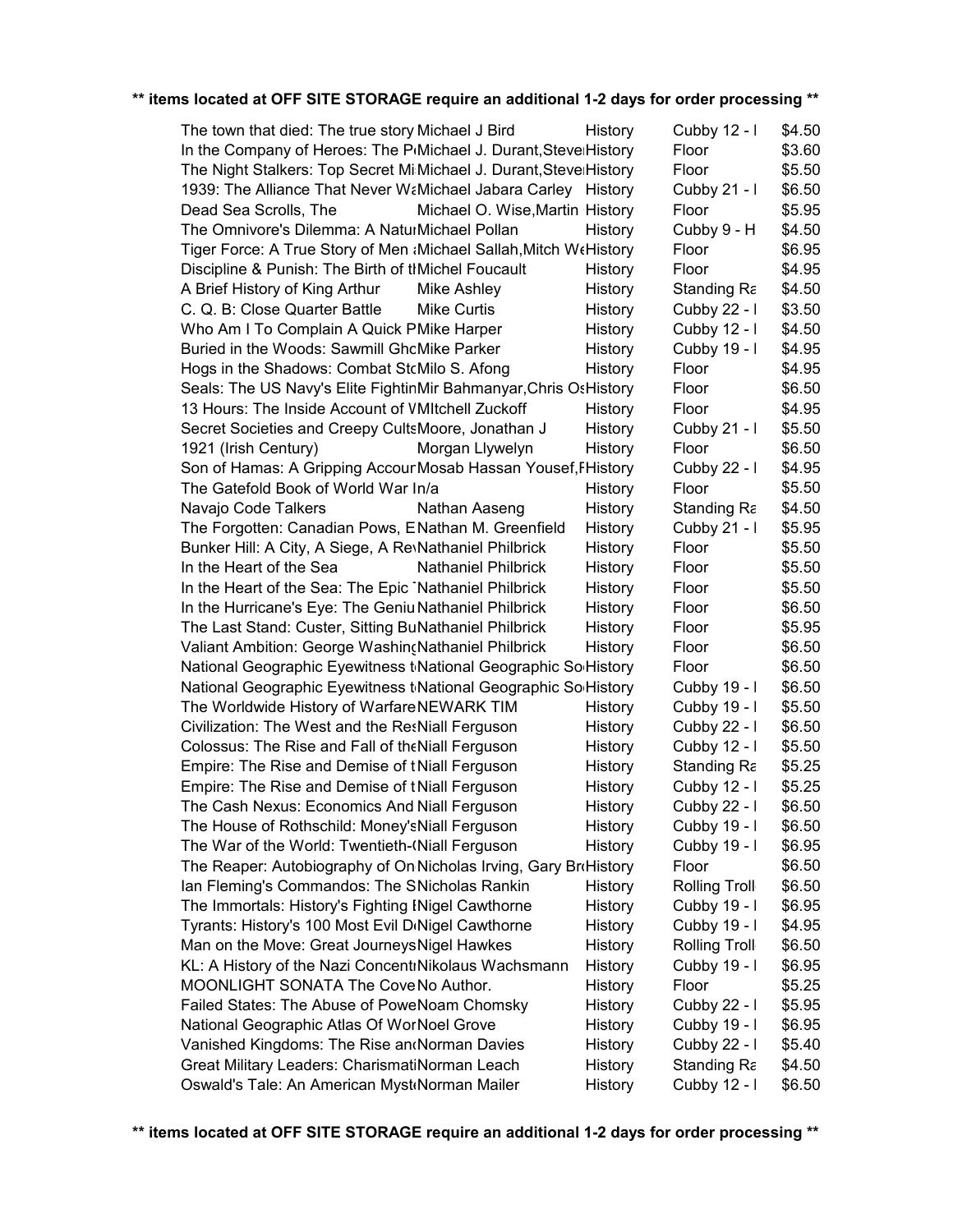| Prisoners in the Tower (Pitkin GuioOlwen Hedley                     |                                   | History        | Cubby 22 - I         | \$3.50 |
|---------------------------------------------------------------------|-----------------------------------|----------------|----------------------|--------|
| The Prospect Before Her: A HistorOlwen Hufton                       |                                   | <b>History</b> | Cubby 19 - I         | \$5.95 |
| Inside the Jihad: My Life with AI QOmar Nasiri                      |                                   | History        | Standing Ra          | \$4.50 |
| The Decline of the West (Abridge Coswald Spengler                   |                                   | History        | Cubby 12 - I         | \$4.95 |
| Against All Odds: The Untold StorP.J. Naworynski                    |                                   | History        | Cubby 19 - I         | \$4.95 |
| Pam Hobbs' Britain                                                  | Pam Hobbs                         | History        | Cubby 22 - I         | \$4.95 |
| Fanny Trollope: The Life and AdvePamela Neville-Sington History     |                                   |                | Cubby 19 - I         | \$6.50 |
| Rage Against the Veil: The Coura (Parvin Darabi, Romin P. History   |                                   |                | Floor                | \$6.50 |
| When Passion Reigned: Sex And Patricia Anderson                     |                                   | History        | Cubby 19 - I         | \$6.50 |
| The Grand Tour                                                      | Patricia C. Wrede, Caroli History |                | Cubby 19 - I         | \$3.95 |
| <b>Edgar Degas</b>                                                  | <b>Patrick Bade</b>               | History        | Floor                | \$5.95 |
| Ground Truth: 3 Para Return to AfPatrick Bishop                     |                                   | History        | Cubby 12 - I         | \$6.50 |
| The Island of Seven Cities: WherePaul Chiasson                      |                                   | History        | Floor                | \$5.50 |
| Colossus: Bletchley Park's Greate Paul Gannon                       |                                   | History        | Cubby 12 - I         | \$5.50 |
| Merchants of Venus: Inside HarlecPaul Grescoe                       |                                   | History        | Cubby 19 - I         | \$6.50 |
| The Nazi Files: Chilling Case StudPaul Roland                       |                                   | History        | Cubby 19 - I         | \$5.50 |
| A War Against Truth: An Intimate , Paul William Roberts             |                                   | History        | <b>Rolling Troll</b> | \$6.50 |
| <b>Spitfire Pilot</b>                                               | Perry Bauchman                    | History        | Cubby 9 - H          | \$3.95 |
| Albion                                                              | Peter Ackroyd                     | History        | Cubby 19 - I         | \$5.95 |
| London: The Biography                                               | Peter Ackroyd                     | History        | Cubby 12 - I         | \$5.50 |
| The Druids                                                          | <b>Peter Berresford Ellis</b>     | History        | Cubby 19 - I         | \$5.50 |
| Hostages to Fortune: The United IPeter C Newman                     |                                   | History        | Cubby 12 - I         | \$6.50 |
| Allied pistols, rifles and grenades (Peter Chamberlain              |                                   | History        | Cubby 12 - I         | \$5.50 |
| Canada-1892: Portrait of a promis Peter Charles Newman History      |                                   |                | Cubby 12 - I         | \$6.95 |
| Canada-1892: Portrait of a promis Peter Charles Newman History      |                                   |                | <b>Rolling Troll</b> | \$6.95 |
| The New Silk Roads: The Present Peter Frankopan                     |                                   | History        | Cubby 12 - I         | \$6.50 |
| The Irish Famine (Abrams DiscovePeter Gray                          |                                   | History        | Cubby 19 - I         | \$3.95 |
| Classic British Steam Locomotives Peter Herring                     |                                   | History        | Floor                | \$3.25 |
| The Century                                                         | Peter Jennings, Todd BroHistory   |                | Out Front            | \$6.95 |
| One Nation, Under Gods: A New /Peter Manseau                        |                                   | History        | Cubby 21 - I         | \$6.50 |
| Titans: How the New Canadian EsPeter Newman                         |                                   | History        | Cubby 22 - I         | \$6.50 |
| War Beneath the Sea: Submarine Peter Padfield                       |                                   | History        | Cubby 22 - I         | \$5.95 |
| Hastings (Great Battles)                                            | Peter Poyntz Wright               | History        | Cubby 21 - I         | \$4.50 |
| To war with Wellington: From the IPeter SNOW                        |                                   | History        | Cubby 21 - I         | \$6.50 |
| Spy Catcher The Candid AutobiogPeter Wright                         |                                   | History        | Cubby 22 - I         | \$5.95 |
| Bay of Pigs: The Untold Story                                       | Peter Wyden                       | History        | <b>Rolling Troll</b> | \$5.95 |
| D-DAY.                                                              | Peter Young                       | History        | <b>Rolling Troll</b> | \$5.95 |
| Ghosts: Vintage Aircraft of World \Philip Makanna, Jeffrey LHistory |                                   |                | Cubby 21 - I         | \$4.95 |
| It seems like only yesterday: Air C Philip Smith                    |                                   | History        | Cubby 21 - I         | \$4.50 |
| Philosophy 100 Essential Thinkers Philip Stokes                     |                                   | History        | Floor                | \$5.50 |
| The Vertigo Years: Change and CPhilipp Blom                         |                                   | History        | Cubby 12 - I         | \$6.50 |
| The Other Tudors                                                    | Philippa Jones                    | History        | Cubby 22 - I         | \$5.50 |
| East West Street: On the Origins (Philippe Sands                    |                                   | History        | Cubby 12 - I         | \$5.50 |
| Flames Across the Border: The C&Pierre Berton                       |                                   | History        | Cubby 22 - I         | \$5.95 |
| Prisoners of the North                                              | Pierre Berton                     | History        | Cubby 22 - I         | \$6.50 |
| Two Innocents in Red China                                          | Pierre Elliot Trudeau, JacHistory |                | Cubby 12 - I         | \$6.50 |
| The world of Watteau, 1684-1721, Pierre Schneider                   |                                   | History        | Floor                | \$4.95 |
| Port Lligat Salvador Dali House-M Pixtot Antonio Aguer MoHistory    |                                   |                | Cubby 12 - I         | \$4.50 |
| Constantine                                                         | Professor of History and History  |                | Floor                | \$4.95 |
|                                                                     |                                   |                |                      |        |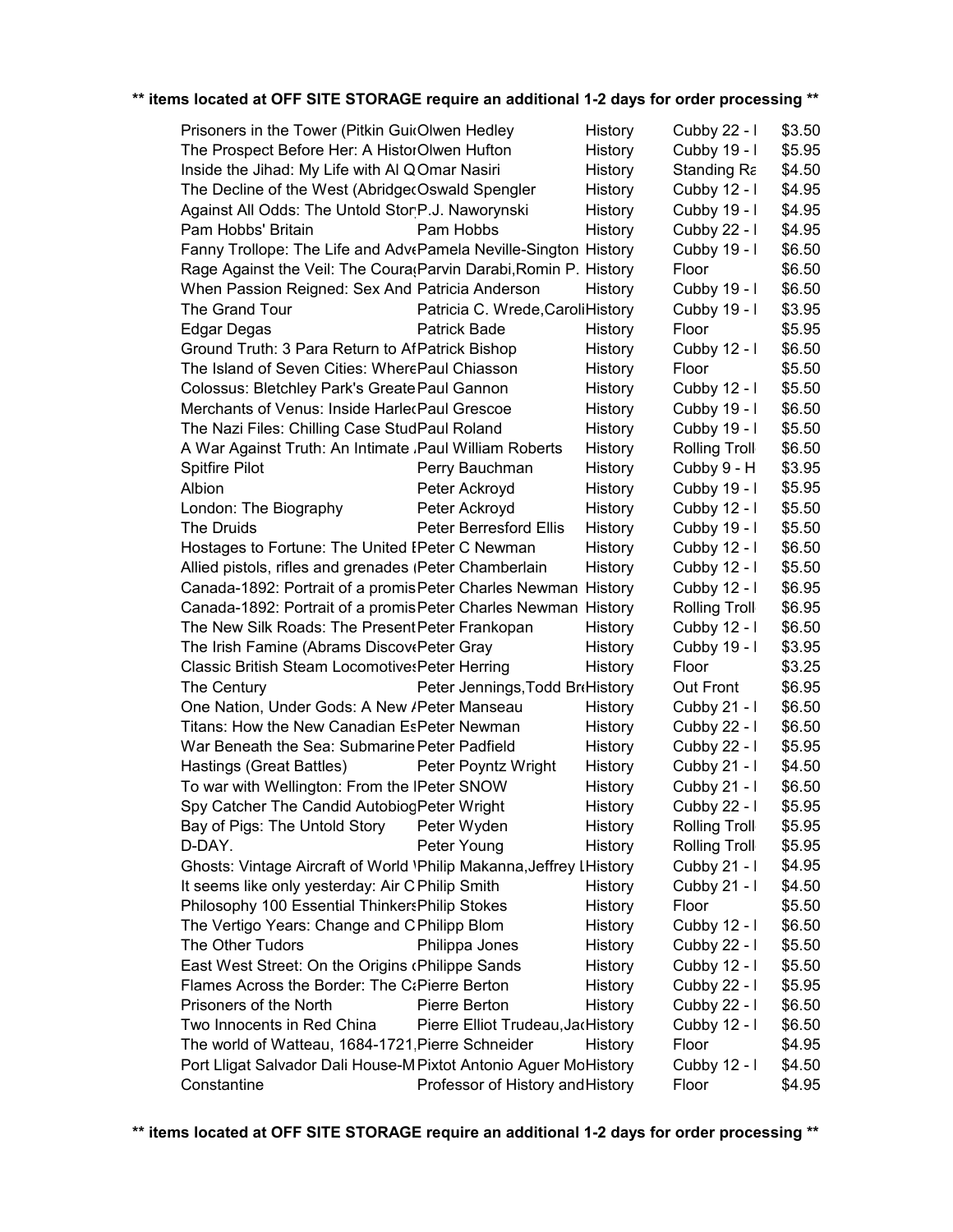| The Subterranean Army of Empor Qin Shi Huang                         |                                 | History | Cubby 21 - I         | \$4.95 |
|----------------------------------------------------------------------|---------------------------------|---------|----------------------|--------|
| Basilica: The Splendor and the ScR. A. Scotti                        |                                 | History | Standing Ra          | \$4.50 |
| The Rise and Fall of the Berlin W&R. G. Grant                        |                                 | History | Cubby 21 - I         | \$4.95 |
| Mussolini's Italy: Life Under the FaR. J. B. Bosworth                |                                 | History | Cubby 9 - H          | \$7.50 |
| Great Campaigns Of World War IIR.H. (Major General) et History       |                                 |         | Cubby 22 - I         | \$5.95 |
| Strokes of Genius: The Best of Dr Rachel Rubin Wolf                  |                                 | History | Floor                | \$5.95 |
| Island fighting (World War II)                                       | Rafael Steinberg                | History | <b>Rolling Troll</b> | \$4.50 |
| Caesar Against The Celts                                             | Ramon L. Jimenez                | History | Cubby $21 - 1$       | \$6.50 |
| I Know That Name!: The People BRandy Ray, Mark Kearne History        |                                 |         | Cubby 22 - I         | \$4.50 |
| The Victory: The Six-Day War of 1Raphael Bashan                      |                                 | History | Cubby $21 - 1$       | \$5.50 |
| The Illustrated Directory of a CentiRay Bonds                        |                                 | History | Cubby 12 - I         | \$4.95 |
| The Egyptian Book of the Dead: TRaymond Faulkner, Ogd History        |                                 |         | Cubby 9 - H          | \$4.95 |
| The Book of Exploration                                              | Raymond John Howgeg History     |         | Floor                | \$6.95 |
| Sun Songs: Creation Myths From Raymond Van Over                      |                                 | History | Floor                | \$3.75 |
| HANDY HISTORY ANSWER BOCRebecca Ferguson                             |                                 | History | Cubby $21 - 1$       | \$5.95 |
| War Dogs (Ya Edition)                                                | Rebecca Frankel                 | History | Cubby 12 - I         | \$4.50 |
| Schiele                                                              | <b>Reinhard Steiner</b>         | History | Floor                | \$5.95 |
| Navies Of World War 3                                                | Rh Value Publishing             | History | Cubby 22 - I         | \$6.50 |
| World War 11 In Photographs                                          | Rh Value Publishing             | History | <b>Rolling Troll</b> | \$5.95 |
| SAS Operation Storm: Nine Men / Richard Belfield, Roger CHistory     |                                 |         | Cubby 19 - I         | \$4.95 |
| Fragile Glory: A Portrait of France Richard Bernstein                |                                 | History | Cubby 22 - I         | \$6.50 |
| The War In the Desert- Time-Lfe VRichard Collier                     |                                 | History | <b>Rolling Troll</b> | \$4.50 |
| The Illustrated History of the Civil 'Richard Humble                 |                                 | History | Cubby 12 - I         | \$6.50 |
| Atlas of World War II                                                | <b>Richard Natkiel</b>          | History | <b>Rolling Troll</b> | \$6.50 |
| Suicide Squads: The Men and MaRichard O'Neill                        |                                 | History | Rolling Troll        | \$6.50 |
| Dawn of Courage                                                      | Richard S. Fuegner              | History | Cubby 12 - I         | \$4.50 |
| The Passion of the Western Mind: Richard Tarnas                      |                                 | History | <b>Rolling Troll</b> | \$5.50 |
| Polar Bridge: An Arctic Odyssey Richard Weber, Laurie DHistory       |                                 |         | Floor                | \$6.50 |
| A Brief History of Mutiny                                            | Richard Woodman                 | History | Cubby 19 - I         | \$4.50 |
| Fate Has Control                                                     | Rick Zyvitski                   | History | Cubby 12 - I         | \$4.95 |
| In Her Day: A Novel                                                  | Rita Mae Brown                  | History | Floor                | \$3.50 |
| Blitzkrieg (World War II - Time-LifeRobert & the Editors of 1History |                                 |         | <b>Rolling Troll</b> | \$4.50 |
| Exploring the Lost Wreck of the Is Robert D. Ballard                 |                                 | History | <b>Rolling Troll</b> | \$5.50 |
| Balkan Ghosts: A Journey Throug Robert D. Kaplan                     |                                 | History | Cubby 12 - I         | \$4.95 |
| America Firsthand: From ReconstiRobert D. Marcus, David History      |                                 |         | Floor                | \$4.50 |
| The Copper Scroll decoded: One <sub>I</sub> Robert Feather           |                                 | History | Floor                | \$6.50 |
| Barcelona the Great Enchantress Robert Hughes                        |                                 | History | Standing Ra          | \$5.95 |
| Culture of Complaint: The Fraying Robert Hughes                      |                                 | History | Cubby 22 - I         | \$5.95 |
| The Fatal Shore: The Epic of AustRobert Hughes                       |                                 | History | Cubby 12 - I         | \$5.50 |
| Young Henry: The Rise of Henry \Robert Hutchinson                    |                                 | History | Cubby 22 - I         | \$6.50 |
| Dunkirk: The British Evacuation, 1 Robert Jackson                    |                                 | History | Cubby 12 - I         | \$4.50 |
| The World's Great Battleships: FrcRobert Jackson                     |                                 | History | Cubby 21 - I         | \$5.50 |
| The World's Great Battleships: FrcRobert Jackson                     |                                 | History | Cubby 22 - I         | \$5.50 |
| the impressionists in context                                        | Robert Katz & Celestine History |         | <b>Rolling Troll</b> | \$5.95 |
| Prelude to War (World War II #1) Robert T. Elson                     |                                 | History | Rolling Troll        | \$4.50 |
| The Italian Campaign (World War Robert Wallace                       |                                 | History | <b>Rolling Troll</b> | \$4.50 |
| 2666: A Novel                                                        | Roberto Bolano                  | History | Cubby 9 - H          | \$6.95 |
| Classical World: An Epic History FRobin Lane Fox                     |                                 | History | Cubby 22 - I         | \$4.95 |
| The Dieppe Raid: The Story of the Robin Neillands                    |                                 | History | Standing Ra          | \$6.50 |
|                                                                      |                                 |         |                      |        |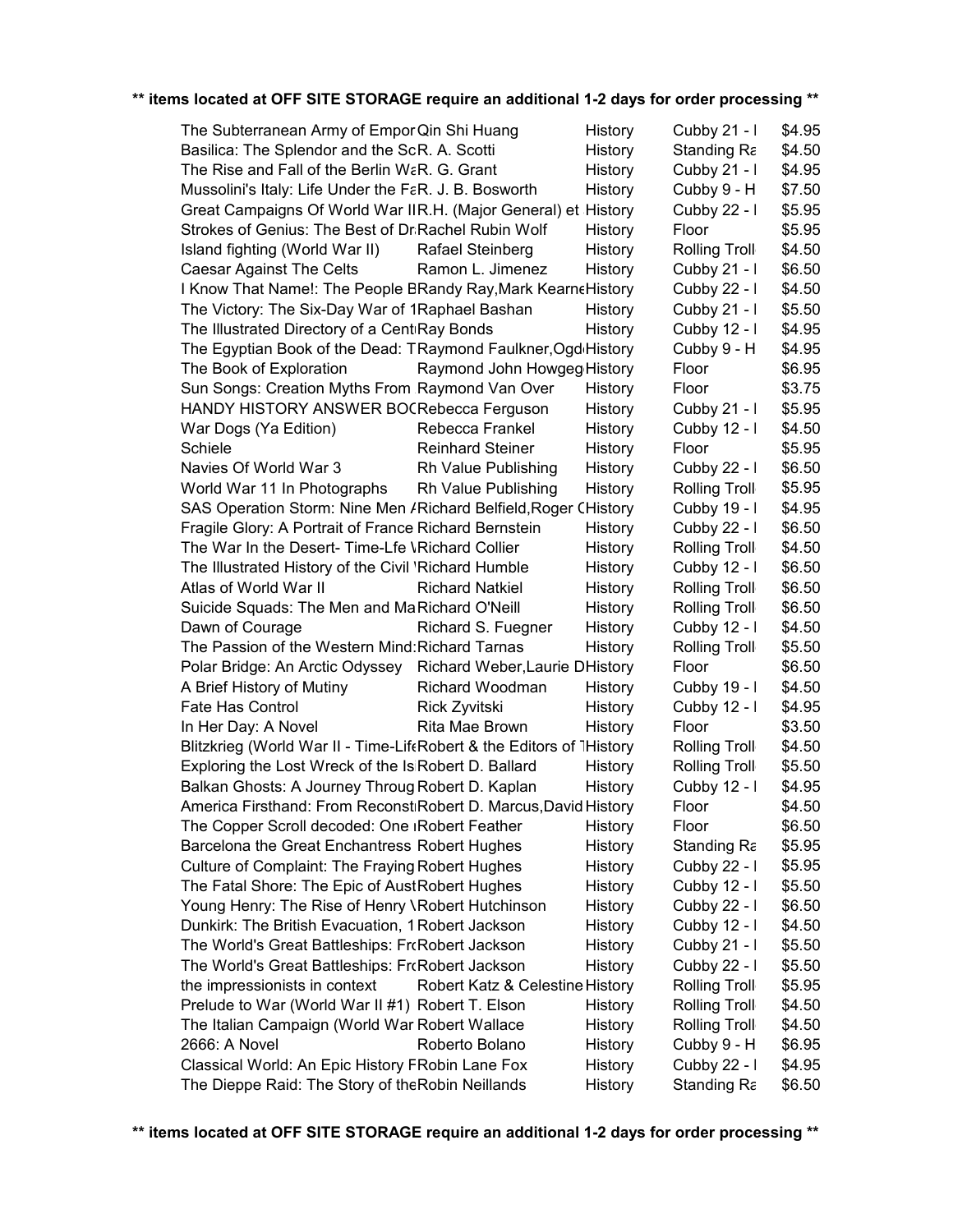|                   | Epic Adventure: Epic Voyages (EcRobyn Mundy, Nigel Rigt History                                    |         | Floor                | \$4.50           |  |
|-------------------|----------------------------------------------------------------------------------------------------|---------|----------------------|------------------|--|
|                   | Confederate Goliath: The Battle ofRod Gragg                                                        | History | Cubby 22 - I         | \$4.50           |  |
|                   | La Vie En Bleu: France And The FRod Kedward                                                        | History | Cubby 22 - I         | \$4.50           |  |
|                   | <b>Great Explorers</b><br>Roderic Owen                                                             | History | <b>Rolling Troll</b> | \$6.50           |  |
| $\sim$ NEW $\sim$ | The World's Great Tanks from 19'Roger Ford                                                         | History | Floor                | \$5.50           |  |
|                   | The world's great machine guns fr Roger. [MACHINE GUN History                                      |         | <b>Rolling Troll</b> | \$6.50           |  |
|                   | The History of Canada Series - ThRon Graham                                                        | History | Cubby 12 - I         | \$4.95           |  |
|                   | The One Percent Doctrine: Deep IRon Suskind                                                        | History | Cubby 12 - I         | \$6.50           |  |
|                   | Sailing Ships: Pop-Up Book<br>Ron Van Der Meer, Alan History                                       |         | Out Front            | \$4.95           |  |
|                   | Partisans and Guerrillas (Time LifeRonald H. Bailey                                                | History | <b>Rolling Troll</b> | \$4.50           |  |
|                   | Time Life World War II, Vol. 8: The Ronald H. Bailey, Time L History                               |         | <b>Rolling Troll</b> | \$4.50           |  |
|                   | Reset: Reclaiming the Internet for Ronald J. Deibert                                               | History | Cubby 21 - I         | \$5.95           |  |
|                   | Short History Of Progress<br><b>Ronald Wright</b>                                                  | History | Standing Ra          | \$4.50           |  |
|                   | Stalin's Daughter: The ExtraordinaRosemary Sullivan                                                | History | Cubby 22 - I         | \$5.50           |  |
|                   | Leonardo and the Last Supper<br>Ross King                                                          | History | Cubby $21 - 1$       | \$6.50           |  |
|                   | Michelangelo and the Pope's Ceili Ross King                                                        | History | Cubby $21 - 1$       | \$6.50           |  |
|                   | The Lindbergh of Canada: The EriRoss Smyth                                                         | History | Cubby 12 - I         | \$4.50           |  |
|                   | The War for All the Oceans: From Roy Adkins, Lesley Adkir History                                  |         | Floor                | \$6.50           |  |
|                   | A Brief History of 1917: Russia's FRoy Bainton                                                     | History | Cubby $12 - 1$       | \$4.50           |  |
|                   | Indian Art (World of Art)<br>Roy C. Craven                                                         | History | Cubby 12 - I         | \$3.50           |  |
|                   | Canadians Behind Enemy Lines: 1Roy MacLaren                                                        | History | Cubby 22 - I         | \$5.95           |  |
|                   | A Brief History of Tea<br>Roy Moxham                                                               | History | Standing Ra          | \$4.50           |  |
|                   | <b>Battles that Changed History</b><br><b>Rupert Butler</b>                                        | History | Cubby 19 - I         | \$5.50           |  |
|                   | Finding Franklin: The Untold StoryRussell A. Potter                                                | History | Floor                | \$5.95           |  |
|                   | One of the Many<br>Russell McKay                                                                   | History | Cubby 12 - I         | \$5.50           |  |
|                   | <b>Russell Miller</b><br>The resistance (World War II)                                             | History | <b>Rolling Troll</b> | \$4.50           |  |
|                   | The Raftsmen<br><b>Ryan Barnett</b>                                                                | History | Floor                | \$6.50           |  |
|                   | Women at the Podium: Memorab <sub>S</sub> . Michele Nix                                            | History | Cubby 21 - I         | \$5.95           |  |
|                   | Step Across This Line: Collected Salman Rushdie                                                    | History | Standing Ra          | \$4.50           |  |
|                   | A Problem from Hell: America and Samantha Power                                                    | History | Cubby $21 - 1$       | \$4.95           |  |
|                   | Company Aytch: A Classic Memoi Samuel R. Watkins                                                   | History | Cubby 22 - I         | \$4.50           |  |
|                   | Game of Queens: The Women WISarah Gristwood                                                        | History | Cubby 19 - I         | \$4.95           |  |
|                   | Nazi Germany and the Jews, 1939Saul Friedlander                                                    | History | Cubby 12 - I         | \$5.50           |  |
|                   | Chain of Command: The Road fro Seymour M. Hersh                                                    |         |                      | \$4.50           |  |
|                   | An Irish Heart: How A Small ImmicSharon Driedger                                                   | History | Floor<br>Floor       | \$5.50           |  |
|                   | Loot: The Battle Over the Stolen TSharon Waxman                                                    | History |                      |                  |  |
|                   |                                                                                                    | History | Cubby 22 - I         | \$6.50<br>\$5.95 |  |
|                   | A Century of Women: The History Sheila Rowbotham<br>The Civil War: A Narrative, Volum Shelby Foote | History | Cubby 21 - I         | \$5.50           |  |
|                   |                                                                                                    | History | Cubby 12 - I         |                  |  |
|                   | The Civil War: A Narrative: Volum Shelby Foote<br>The Civil War: A Narrative: Volum Shelby Foote   | History | Cubby 12 - I         | \$5.50           |  |
|                   |                                                                                                    | History | Cubby 12 - I         | \$5.50           |  |
|                   | From the oak plains [sic] to the lakSherrell Branton Leetoo: History                               |         | Cubby 19 - I         | \$4.50           |  |
|                   | Extraordinary Women, ExtraordinaSherry Pringle                                                     | History | Floor                | \$5.50           |  |
|                   | Cracking the Da Vinci Code: The ISimon Cox                                                         | History | Cubby 21 - I         | \$4.50           |  |
|                   | Citizens a Chronicle of the French Simon Schama                                                    | History | Cubby 22 - I         | \$6.50           |  |
|                   | Speeches that changed the world Simon Sebag [Introducti History                                    |         | Cubby 12 - I         | \$5.50           |  |
|                   | Stalin: The Court of the Red Tsar Simon Sebag-Montefior History                                    |         | Standing Ra          | \$4.50           |  |
|                   | The Meaning of Everything: The SSimon Winchester                                                   | History | Cubby 9 - H          | \$5.50           |  |
|                   | Long Walk<br>SlavomirDe Rawicz                                                                     | History | Customer re          | \$4.95           |  |
|                   | Greek Mythology: The Creation of Sofia Souli                                                       | History | Floor                | \$4.95           |  |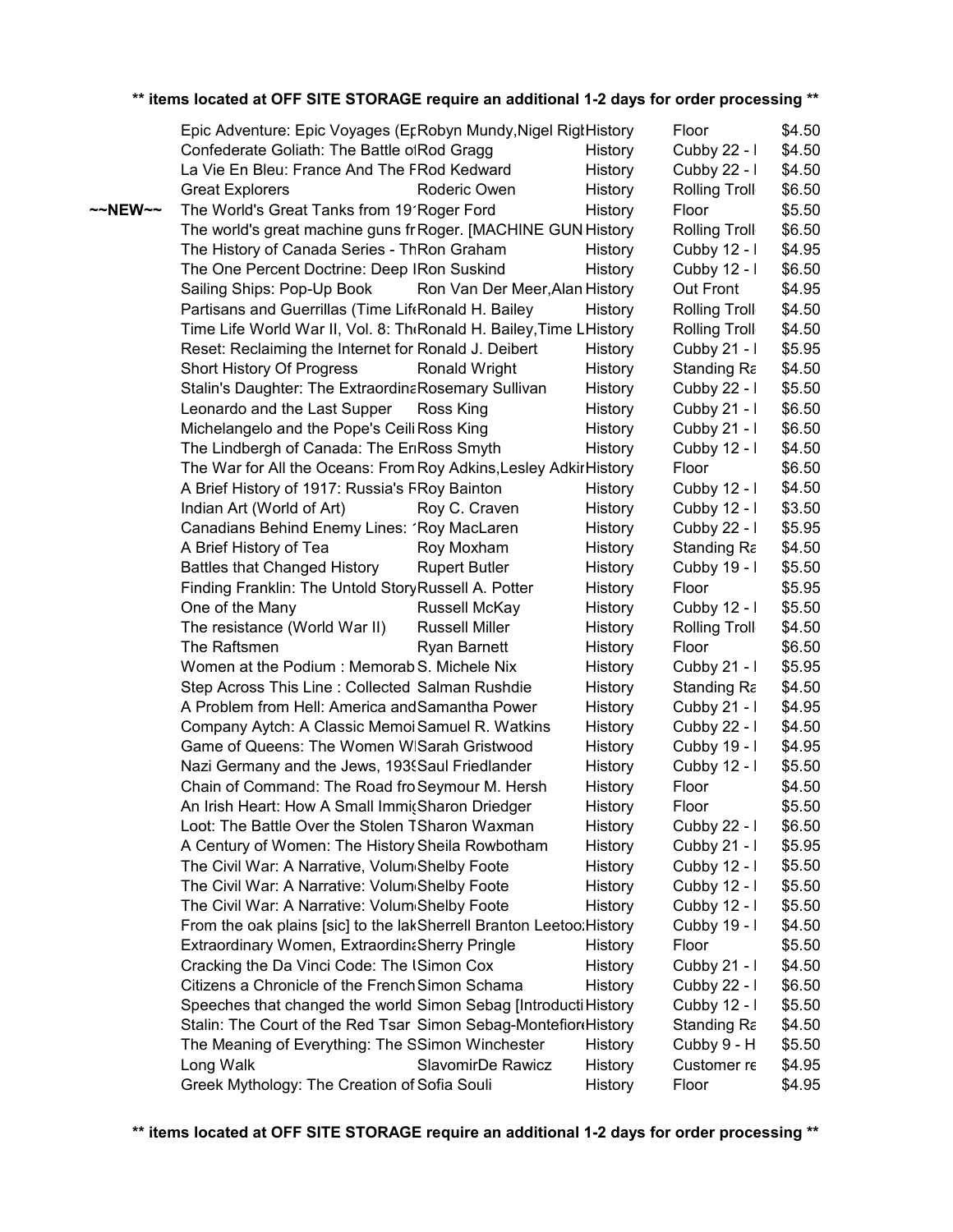| One Day Gone In Memory of the rSt. Onge, David                     | History | Cubby 12 - I         | \$4.50 |
|--------------------------------------------------------------------|---------|----------------------|--------|
| The Witches: Suspicion, Betrayal, Stacy Schiff                     | History | Cubby 9 - H          | \$5.95 |
| Leonardo's Legacy: How Da Vinci Stefan Klein                       | History | Cubby 12 - I         | \$4.95 |
| Undaunted Courage: Meriwether LStephen Ambrose                     | History | Floor                | \$5.50 |
| The Approaching Fury: Voices of tStephen B. Oates                  | History | Cubby 12 - I         | \$6.50 |
| The Whirlwind of War: Voices of tIStephen B. Oates                 | History | Cubby 12 - I         | \$6.50 |
| Stephen Beaumont's Great CanacStephen Beaumont                     | History | Cubby 12 - I         | \$4.95 |
| The Company: The Rise and Fall Stephen Bown                        | History | Cubby 9 - H          | \$6.95 |
| The Fever of 1721: The Epidemic Stephen Coss                       | History | Floor                | \$6.50 |
| Band of Brothers: E Company, 50 Stephen E. Ambrose                 | History | Standing Ra          | \$3.95 |
| D Day: June 6, 1944: The Climact Stephen E. Ambrose                | History | Cubby 19 - I         | \$5.95 |
| 1001 Paintings You Must See Bef Stephen Farthing                   | History | <b>Rolling Troll</b> | \$5.50 |
| A Time of Heroes: 1940/1950<br>Stephen Franklin                    | History | <b>Rolling Troll</b> | \$4.50 |
| The Swerve: How the World Beca Stephen Greenblatt                  | History | Cubby 9 - H          | \$5.95 |
| Fort Henry: An Illustrated History Stephen Mecredy                 | History | Cubby 12 - I         | \$3.95 |
| 1494 Stephen R. Bown                                               | History | Cubby 19 - I         | \$6.50 |
| Commander: The Life and Exploit: Stephen Taylor                    | History | Cubby 22 - I         | \$4.50 |
| Stalingrad: The Infernal Cauldron Stephen Walsh                    | History | Cubby 19 - I         | \$6.95 |
| London Lore: The Legends and TrSteve Roud                          | History | Cubby 12 - I         | \$4.95 |
| King George: What Was His ProblSteve Sheinkin                      | History | Floor                | \$4.95 |
| Doesn't That Hurt the Cow's Back Steve Thompson                    | History | Cubby 12 - I         | \$4.50 |
| Modern American Armor: Combat Steve Zaloga, Col James History      |         | Floor                | \$3.25 |
| Crop Circles: Signs, Wonders and Steve; Alexander Karen , History  |         | Cubby 19 - I         | \$6.95 |
| Winter in Kandahar<br>Steven E. Wilson                             | History | Cubby 21 - I         | \$4.50 |
| Hitler in Los Angeles: How Jews FSteven J. Ross                    | History | Cubby 19 - I         | \$6.50 |
| Elusive Prophet: Ahad Ha'am and Steven J. Zipperstein              | History | Cubby 19 - I         | \$6.50 |
| Her Story III: Women From CanadSusan E. Merritt                    | History | Cubby 12 - I         | \$4.50 |
| Georgia O'Keeffe: An Eternal SpiriSusan Wright                     | History | Floor                | \$5.95 |
| Paris Underground<br>Tamara Hovey                                  | History | <b>Rolling Troll</b> | \$4.95 |
| Rescuing Canada's Right: BlueprinTasha Kheiriddin, Adam History    |         | Cubby 21 - I         | \$4.50 |
| American Wife: A Memoir of Love Taya Kyle, Jim DeFelice History    |         | Cubby 19 - I         | \$6.50 |
| Run of the Town Stories of an unf Terrence Rundle West History     |         | Cubby 1 - G          | \$5.50 |
| The Bletchley Girls<br><b>Tessa Dunlop</b>                         | History | Standing Ra          | \$4.95 |
| Inside the Red Border: A history o The Editors of TIME             | History | Rolling Troll        | \$6.95 |
| Victory at Vimy: Canada Comes o Theodore Barris, Ted Ba History    |         | Cubby 21 - I         | \$6.50 |
| Victory at Vimy: Canada Comes o Theodore Barris, Ted Ba History    |         | Cubby 19 - I         | \$6.50 |
| The Making of the President 1960 Theodore H. White                 | History | Cubby 19 - I         | \$4.50 |
| The Forty-Niner<br>Thom Whalen                                     | History | Floor                | \$4.50 |
| The Blue and The Gray by Allen, 1Thomas B. Allen                   | History | B <sub>4</sub>       | \$6.95 |
| Inventing Western Civilization (ColThomas C. Patterson             | History | Standing Ra          | \$4.50 |
| How the Irish Saved Civilization: TThomas Cahill                   | History | Cubby 12 - I         | \$4.50 |
| Battle. A History of Conflict on LanThomas Foster; Burton (History |         | Cubby 22 - I         | \$5.50 |
| The governor's lady: Thomas H. RThomas Head Raddall                | History | Cubby 19 - I         | \$3.95 |
| False Impressions: The Hunt for BThomas Hoving                     | History | Cubby 22 - I         | \$6.50 |
| Making the Mummies Dance: InsicThomas Hoving                       | History | Cubby 22 - I         | \$6.50 |
| Longitudes and Attitudes: The WoThomas L. Friedman                 | History | Cubby 22 - I         | \$4.95 |
| The Madman and the Butcher: Th <sub>'</sub> Tim Cook               | History | Cubby 22 - I         | \$4.50 |
| The Necessary War, Volume 1: C: Tim Cook                           | History | Cubby 22 - I         | \$6.95 |
| The Necessary War, Volume 1: CiTim Cook                            | History | Cubby 21 - I         | \$4.95 |
|                                                                    |         |                      |        |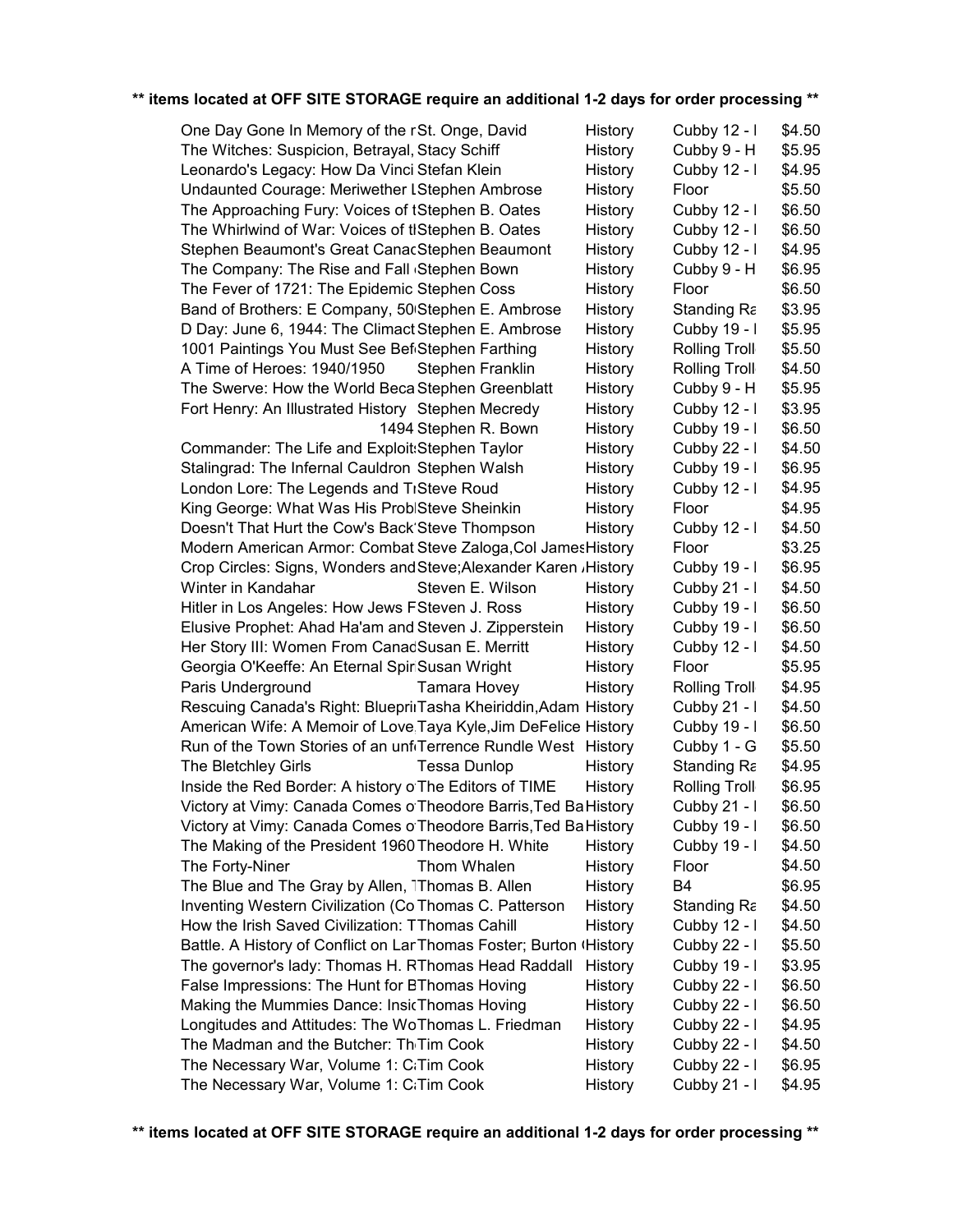|         | Drive: A ROAD TRIP THROUGH (Tim Falconer                                                  | History            | Floor                               | \$6.50           |
|---------|-------------------------------------------------------------------------------------------|--------------------|-------------------------------------|------------------|
|         | Life Throught the 60's<br>Time Life                                                       | History            | Rolling Troll                       | \$6.50           |
|         | Oka: A Convergence of Cultures aTimothy C. Winegard                                       | History            | Floor                               | \$4.95           |
|         | Airborne (Tom Clancy's Military RfTom Clancy                                              | History            | B8 - Clancy                         | \$5.95           |
|         | Submarine: A Guided Tour Inside Tom Clancy, John GrestHistory                             |                    | Floor                               | \$4.50           |
|         | Great Canadian War Heroes: Vict Tom Douglas                                               | History            | Cubby 21 - I                        | \$3.50           |
|         | Tom Holland<br>Rubicon                                                                    | History            | Cubby 19 - I                        | \$4.95           |
|         | The world of Delacroix, 1798-1863Tom Prideaux                                             | History            | Floor                               | \$4.95           |
|         | Greenhouse<br>Tom Sandbo                                                                  | History            | Cubby 12 - I                        | \$4.50           |
|         | The Sea Is at Our Gates: The HisTony German                                               | History            | Cubby 22 - I                        | \$5.95           |
|         | Confederates in the Attic: DispatclTony Horwitz                                           | History            | Floor                               | \$4.95           |
|         | The Harper Encyclopedia of Milita Trevor N. Dupuy, Curt JoHistory                         |                    | Cubby 21 - I                        | \$7.95           |
|         | THE MILITARY HISTORY OF WCTrevor Nevitt Colonel U. History                                |                    | B8 - Clancy                         | \$15.95          |
|         | The Gordon Highlanders: A Conci Trevor Royle                                              | History            | Cubby 9 - H                         | \$5.95           |
|         | Pier 21: The Gateway That ChangTrudy Duivenvoorden M History                              |                    | Cubby 9 - H                         | \$4.50           |
|         | John Brown's Raid<br>united-states                                                        | History            | Floor                               | \$3.95           |
|         | American Conservatism: An EncycUnknown                                                    | History            | Cubby 9 - H                         | \$7.95           |
|         | Canada's Century<br>Unknown                                                               | History            | Floor                               | \$6.95           |
|         | Cezanne (Masterpieces CollectionUnknown                                                   | History            | Floor                               | \$5.95           |
|         | Chambers Dictionary of World His Unknown                                                  | History            | Cubby 19 - I                        | \$8.95           |
|         | Chronicle of the 20th Century: TheUnknown                                                 | History            | Customer re                         | \$5.95           |
|         | Digital War: A View from the FrontUnknown                                                 | History            | Cubby 21 - I                        | \$5.95           |
| ~~NEW~~ | Eyewitness to the Civil War<br><b>Unknown</b>                                             | History            | Floor                               | \$5.95           |
|         | Fortune Favours the Brave: Tales Unknown                                                  | History            | Cubby 12 - I                        | \$4.50           |
|         | History of the RAF by Chaz Bowy Unknown                                                   | History            | Floor                               | \$7.50           |
|         | Horrido!<br><b>Unknown</b>                                                                | History            | Cubby 22 - I                        | \$3.95           |
|         | Insured L.F.I - Home insurance CcUnknown                                                  | History            | <b>Recently Pu</b>                  | \$5.95           |
|         | Makers of Modern Strategy from NUnknown                                                   | History            | Floor                               | \$5.50           |
|         | Marks of Civilization: Artistic TransUnknown                                              | History            | Floor                               | \$5.50           |
|         | Marvelous Transformations: An ArUnknown                                                   | History            | Cubby 22 - I                        | \$4.50           |
|         | Realm of the Incas<br>Unknown                                                             | History            | B4                                  | \$5.95           |
|         | Secrets of the Code: The UnauthoUnknown                                                   | History            | Cubby 12 - I                        | \$6.50           |
|         | Secrets of the Code: The UnauthoUnknown                                                   | History            | Floor                               | \$5.25           |
|         | Shoot for the Moon: The Space R:Unknown                                                   | History            | Cubby 12 - I                        | \$5.95           |
|         | So Others Will Remember: HolocaUnknown                                                    | History            | Standing Ra                         | \$5.75           |
|         | The Art of Fact: A Historical AnthoUnknown<br>The Battle of the Atlantic (Time-LifUnknown | History            | Cubby 9 - H<br><b>Rolling Troll</b> | \$5.95<br>\$4.50 |
|         | The Day They Took the Children: Unknown                                                   | History<br>History | Floor                               | \$4.95           |
|         | The Encyclopedia of World AircrafUnknown                                                  | History            | Floor                               | \$6.99           |
|         | The Good Old Days: The Holocau Unknown                                                    | History            | Floor                               | \$6.50           |
|         | The Greatest Exploration Stories IUnknown                                                 | History            | Floor                               | \$6.95           |
|         | The hungry thirties, 1930/1940 (C:Unknown                                                 | History            | <b>Rolling Troll</b>                | \$4.50           |
|         | The Oxford History of Modern WalUnknown                                                   | History            | Cubby 22 - I                        | \$4.05           |
|         | The Resistance World War II<br>Unknown                                                    | History            | Floor                               | \$6.50           |
|         | The Rising Sun - World War II - TiUnknown                                                 | History            | <b>Rolling Troll</b>                | \$4.50           |
|         | <b>Titanic Sinks!</b><br>Unknown                                                          | History            | Cubby 12 - I                        | \$3.50           |
|         | Tracing Ochre: Changing PerspecUnknown                                                    | History            | Cubby 22 - I                        | \$5.95           |
|         | Victorian Love Stories: An Oxford Unknown                                                 | History            | Cubby 19 - I                        | \$5.50           |
|         | Virtual History: Alternatives and C(Unknown                                               | History            | Cubby 22 - I                        | \$5.50           |
|         |                                                                                           |                    |                                     |                  |